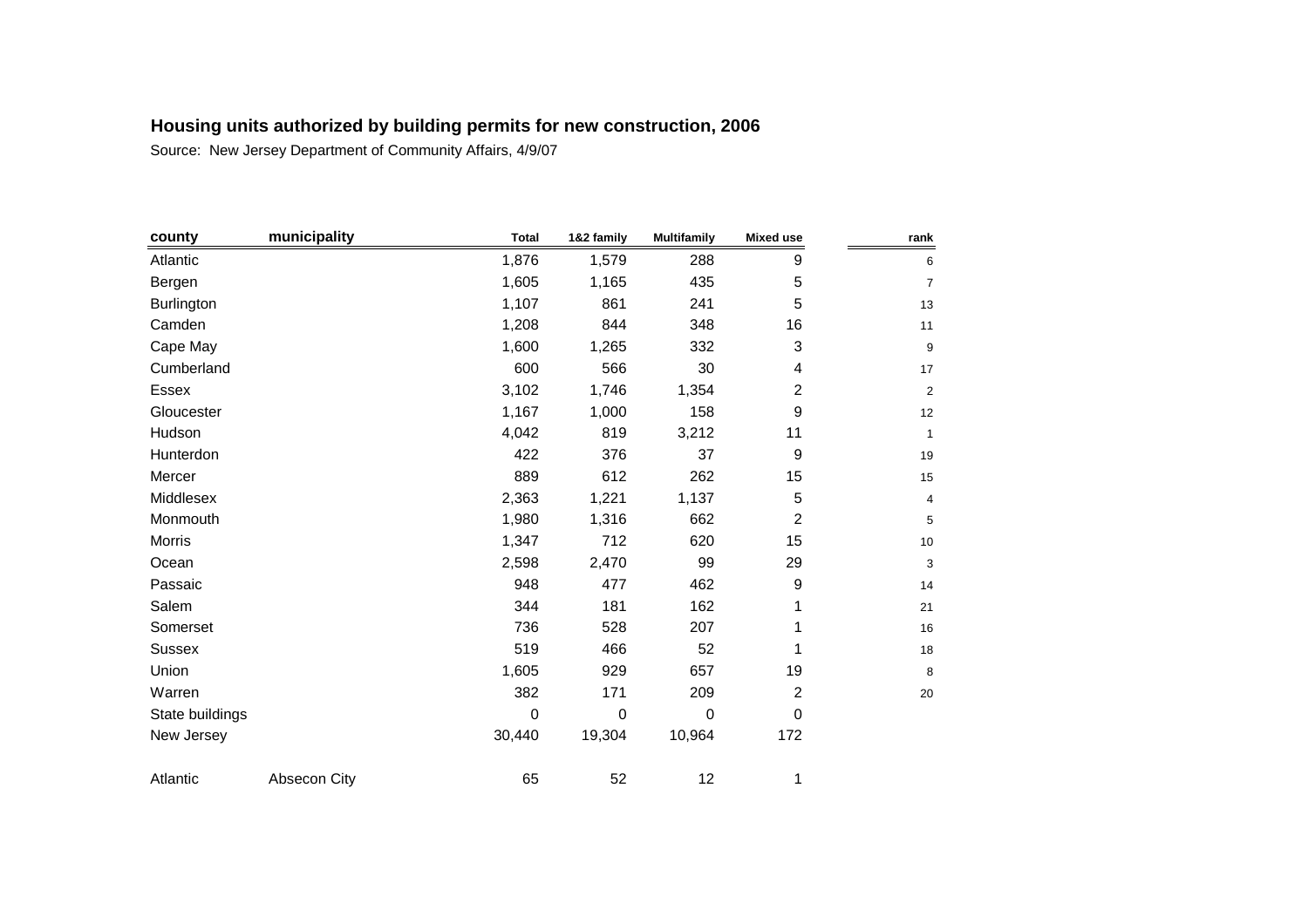| county   | municipality             | <b>Total</b>   | 1&2 family | <b>Multifamily</b> | <b>Mixed use</b> | rank |
|----------|--------------------------|----------------|------------|--------------------|------------------|------|
| Atlantic | <b>Atlantic City</b>     | 278            | 95         | 181                | $\overline{2}$   |      |
| Atlantic | <b>Brigantine City</b>   | 79             | 79         | 0                  | 0                |      |
| Atlantic | Buena Borough            | 15             | 13         | 0                  | 2                |      |
| Atlantic | Buena Vista Township     | 9              | 7          | 0                  | 2                |      |
| Atlantic | Corbin City              |                | 1          | 0                  | 0                |      |
| Atlantic | Egg Harbor City          | 8              | 8          | $\Omega$           | 0                |      |
| Atlantic | Egg Harbor Township      | 617            | 595        | 22                 | 0                |      |
| Atlantic | <b>Estell Manor City</b> | 5              | 5          | $\mathbf 0$        | 0                |      |
| Atlantic | Folsom Borough           | 4              | 4          | 0                  | 0                |      |
| Atlantic | Galloway Township        | 228            | 227        | 0                  |                  |      |
| Atlantic | Hamilton Township        | 211            | 195        | 16                 | 0                |      |
| Atlantic | Hammonton Township       | 80             | 80         | 0                  | 0                |      |
| Atlantic | Linwood City             | 12             | 12         | 0                  | 0                |      |
| Atlantic | Longport City            | 23             | 23         | 0                  | 0                |      |
| Atlantic | Margate City             | 92             | 71         | 21                 | 0                |      |
| Atlantic | <b>Mullica City</b>      | 27             | 27         | 0                  | 0                |      |
| Atlantic | Northfield City          | 15             | 15         | $\Omega$           | 0                |      |
| Atlantic | Pleasantville City       | 72             | 51         | 21                 | 0                |      |
| Atlantic | Port Republic City       | $\overline{c}$ | 2          | $\mathbf 0$        | 0                |      |
| Atlantic | Somers Point City        | 29             | 14         | 15                 | 0                |      |
| Atlantic | <b>Ventnor City</b>      | 0              | 0          | 0                  | 0                |      |
| Atlantic | <b>Weymouth Township</b> | 4              | 3          | 0                  | 1                |      |
| Bergen   | Allendale Borough        | 0              | 0          | 0                  | 0                |      |
| Bergen   | Alpine Borough           | 14             | 14         | 0                  | 0                |      |
| Bergen   | Bergenfield Borough      | 17             | 17         | 0                  | 0                |      |
|          |                          |                |            |                    |                  |      |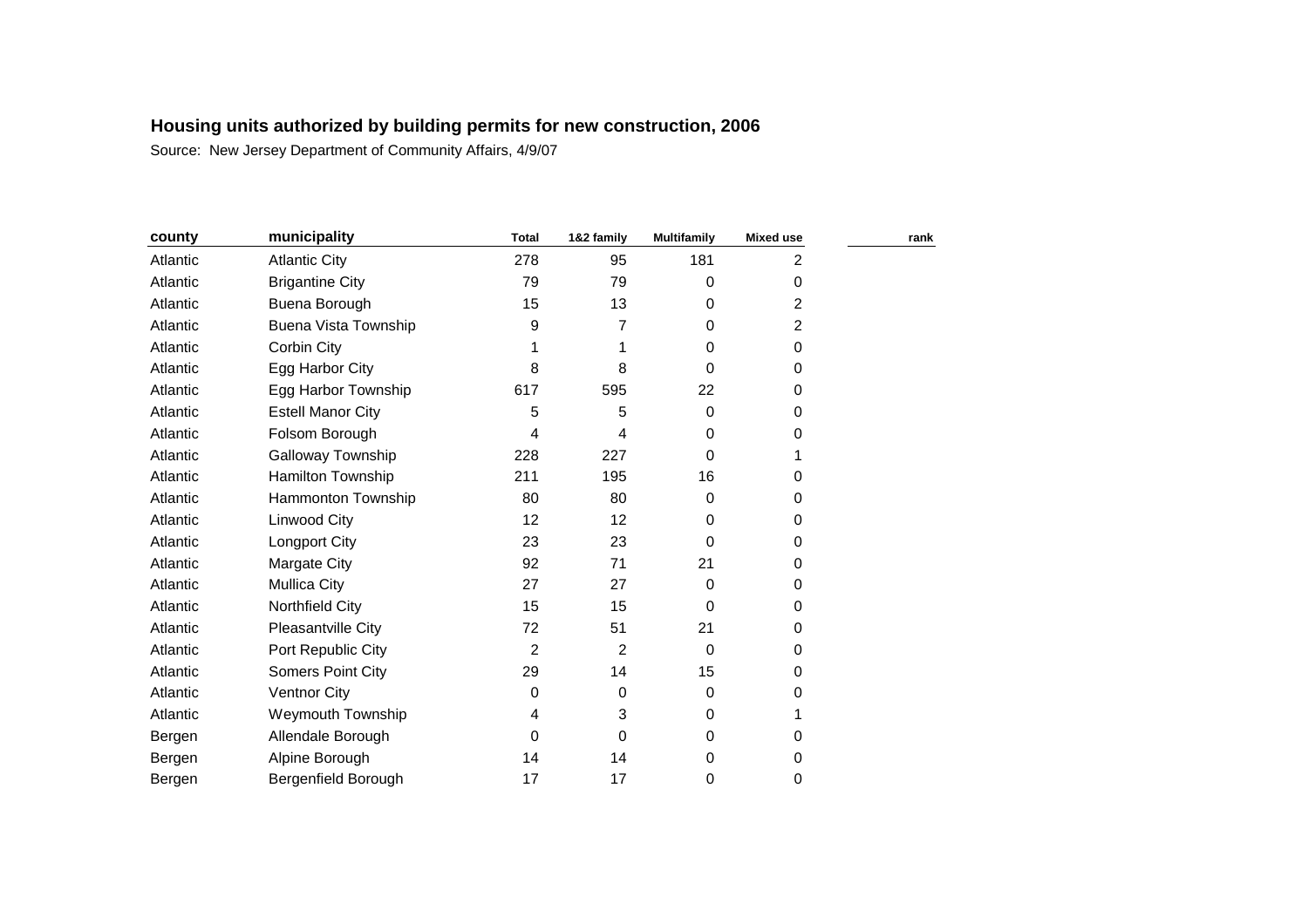| county | municipality              | <b>Total</b> | 1&2 family | <b>Multifamily</b> | <b>Mixed use</b> | rank |
|--------|---------------------------|--------------|------------|--------------------|------------------|------|
| Bergen | Bogota Borough            | 3            | 3          | $\mathbf 0$        | 0                |      |
| Bergen | Carlstadt Borough         | 21           | 21         | 0                  | 0                |      |
| Bergen | Cliffside Park Borough    | 118          | 25         | 93                 | 0                |      |
| Bergen | Closter Borough           | 28           | 28         | 0                  | 0                |      |
| Bergen | Cresskill Borough         | 13           | 13         | 0                  | 0                |      |
| Bergen | Demarest Borough          | 31           | 31         | 0                  | 0                |      |
| Bergen | Dumont Borough            | 4            | 4          | 0                  | 0                |      |
| Bergen | Elmwood Park Borough      | 129          | 81         | 48                 | 0                |      |
| Bergen | East Rutherford Borough   | 1            | 1          | 0                  | 0                |      |
| Bergen | Edgewater Borough         | 56           | 32         | 24                 | 0                |      |
| Bergen | Emerson Borough           | 43           | 7          | 36                 | 0                |      |
| Bergen | Englewood City            | 10           | 10         | 0                  | 0                |      |
| Bergen | Englewood Cliffs Borough  | 22           | 22         | 0                  | 0                |      |
| Bergen | Fair Lawn Borough         | 6            | 6          | 0                  | 0                |      |
| Bergen | Fairview Borough          | 32           | 22         | 10                 | 0                |      |
| Bergen | Fort Lee Borough          | 54           | 37         | 17                 | 0                |      |
| Bergen | Franklin Lakes Borough    | 139          | 36         | 100                | 3                |      |
| Bergen | <b>Garfield City</b>      | 12           | 12         | 0                  | 0                |      |
| Bergen | Glen Rock Borough         | 5            | 5          | 0                  | 0                |      |
| Bergen | Hackensack City           | 10           | 4          | 6                  | 0                |      |
| Bergen | Harrington Park Borough   | 9            | 9          | 0                  | 0                |      |
| Bergen | Hasbrouck Heights Borough | 14           | 13         |                    | 0                |      |
| Bergen | Haworth Borough           | 7            | 7          | 0                  | 0                |      |
| Bergen | Hillsdale Borough         | 6            | 6          | 0                  | 0                |      |
| Bergen | Ho-Ho-Kus Borough         | 4            | 4          | 0                  | 0                |      |
|        |                           |              |            |                    |                  |      |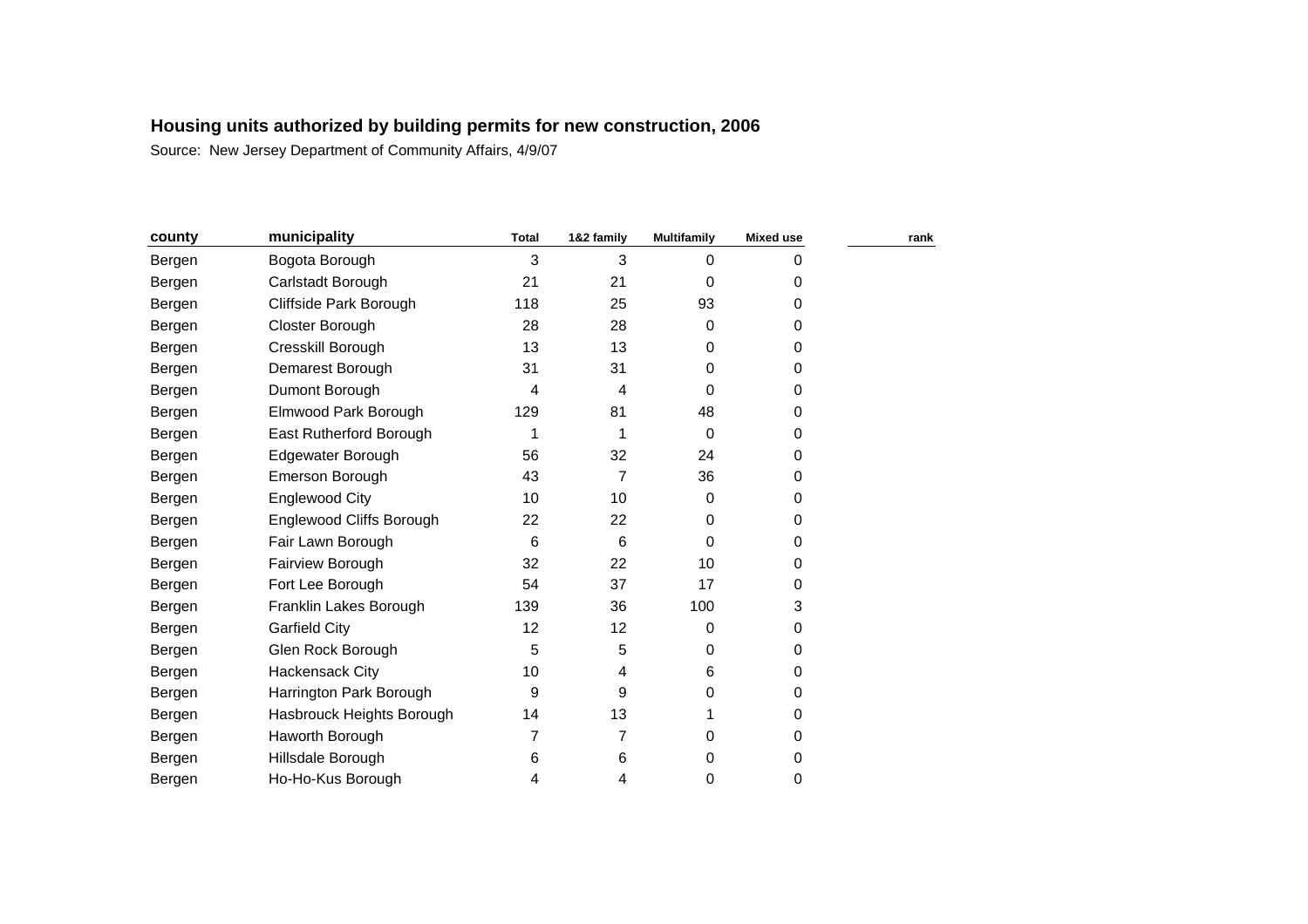| county | municipality               | <b>Total</b>   | 1&2 family     | <b>Multifamily</b> | Mixed use | rank |
|--------|----------------------------|----------------|----------------|--------------------|-----------|------|
| Bergen | Leonia Borough             | 3              | 3              | 0                  | 0         |      |
| Bergen | Little Ferry Borough       | $\overline{c}$ | $\overline{2}$ | 0                  | 0         |      |
| Bergen | Lodi Borough               | 26             | 26             | $\Omega$           | 0         |      |
| Bergen | Lyndhurst Township         | 7              | 7              | 0                  | 0         |      |
| Bergen | Mahwah Township            | 32             | 31             | 0                  |           |      |
| Bergen | Maywood Borough            | 0              | 0              | 0                  | 0         |      |
| Bergen | Midland Park Borough       | 8              | 8              | $\Omega$           | 0         |      |
| Bergen | Montvale Borough           | 49             | 49             | 0                  | 0         |      |
| Bergen | Moonachie Borough          | $\overline{2}$ | 2              | $\Omega$           | 0         |      |
| Bergen | New Milford Borough        | 20             | 10             | 10                 | 0         |      |
| Bergen | North Arlington Borough    | 0              | 0              | $\mathbf 0$        | 0         |      |
| Bergen | Northvale Borough          | 18             | 18             | 0                  | 0         |      |
| Bergen | Norwood Borough            | 10             | 10             | $\Omega$           | 0         |      |
| Bergen | Oakland Borough            | 8              | 8              | $\Omega$           | 0         |      |
| Bergen | Old Tappan Borough         | 31             | 31             | 0                  | 0         |      |
| Bergen | Oradell Borough            | 5              | 5              | $\Omega$           | 0         |      |
| Bergen | Palisades Park Borough     | 185            | 131            | 54                 | 0         |      |
| Bergen | Paramus Borough            | 42             | 42             | $\Omega$           | 0         |      |
| Bergen | Park Ridge Borough         | 45             | 9              | 35                 |           |      |
| Bergen | Ramsey Borough             | 12             | 12             | $\Omega$           | 0         |      |
| Bergen | Ridgefield Borough         | 13             | 13             | 0                  | 0         |      |
| Bergen | Ridgefield Park Village    | 4              | 4              | 0                  | 0         |      |
| Bergen | Ridgewood Village          | 11             | 11             | 0                  | 0         |      |
| Bergen | River Edge Borough         | 3              | 3              | 0                  | 0         |      |
| Bergen | <b>River Vale Township</b> | 6              | 6              | 0                  | 0         |      |
|        |                            |                |                |                    |           |      |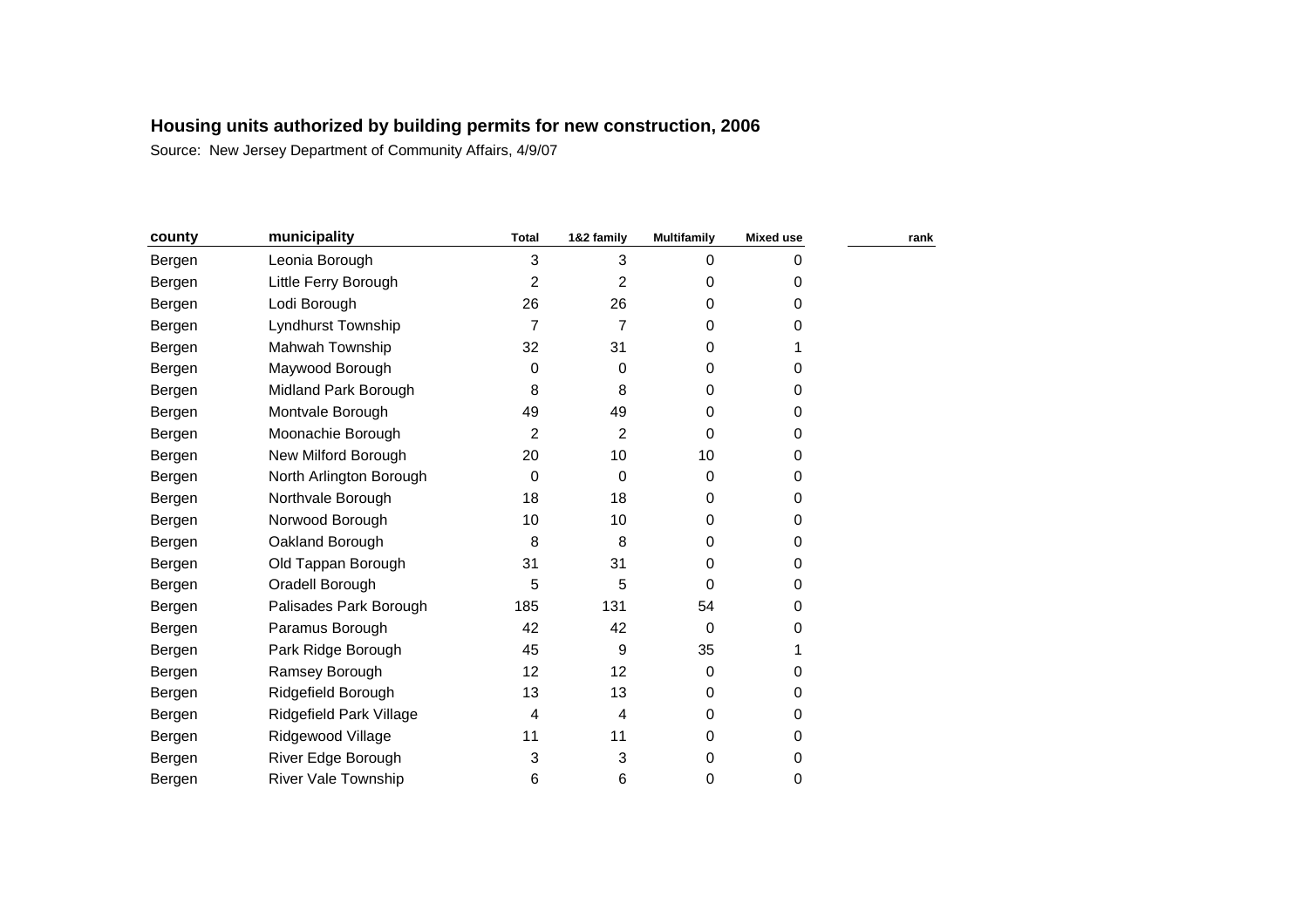| county            | municipality                      | <b>Total</b> | 1&2 family | <b>Multifamily</b> | <b>Mixed use</b> | rank |
|-------------------|-----------------------------------|--------------|------------|--------------------|------------------|------|
| Bergen            | Rochelle Park Township            | 10           | 10         | $\mathbf 0$        | 0                |      |
| Bergen            | Rockleigh Borough                 | 0            | 0          | 0                  | 0                |      |
| Bergen            | <b>Rutherford Borough</b>         | 17           | 16         |                    | 0                |      |
| Bergen            | Saddle Brook Township             | 16           | 16         | 0                  | 0                |      |
| Bergen            | Saddle River Borough              | 16           | 16         | 0                  | 0                |      |
| Bergen            | South Hackensack Twp              |              | 1          | 0                  | 0                |      |
| Bergen            | <b>Teaneck Township</b>           | 17           | 17         | 0                  | 0                |      |
| Bergen            | <b>Tenafly Borough</b>            | 53           | 53         | 0                  | 0                |      |
| Bergen            | Teterboro Borough                 | 0            | 0          | 0                  | 0                |      |
| Bergen            | <b>Upper Saddle River Borough</b> | 27           | 27         | 0                  | 0                |      |
| Bergen            | <b>Waldwick Borough</b>           | 3            | 3          | 0                  | 0                |      |
| Bergen            | Wallington Borough                | 44           | 44         | 0                  | 0                |      |
| Bergen            | Washington Township               | 2            | 2          | 0                  | 0                |      |
| Bergen            | Westwood Borough                  | 6            | 6          | 0                  | 0                |      |
| Bergen            | Woodcliff Lake Borough            | 12           | 12         | 0                  | 0                |      |
| Bergen            | Wood-Ridge Borough                | 14           | 14         | 0                  | 0                |      |
| Bergen            | Wyckoff Township                  | 17           | 17         | 0                  | 0                |      |
| <b>Burlington</b> | <b>Bass River Township</b>        | 12           | 12         | 0                  | 0                |      |
| <b>Burlington</b> | <b>Beverly City</b>               | 0            | 0          | 0                  | 0                |      |
| <b>Burlington</b> | <b>Bordentown City</b>            | 4            | 0          | 0                  | 4                |      |
| <b>Burlington</b> | <b>Bordentown Township</b>        |              |            | 0                  | 0                |      |
| Burlington        | <b>Burlington City</b>            | 6            | 6          | 0                  | 0                |      |
| <b>Burlington</b> | <b>Burlington Township</b>        | 36           | 36         | 0                  | 0                |      |
| Burlington        | <b>Chesterfield Township</b>      | 240          | 240        | 0                  | 0                |      |
| Burlington        | Cinnaminson Township              | 7            | 7          | 0                  | 0                |      |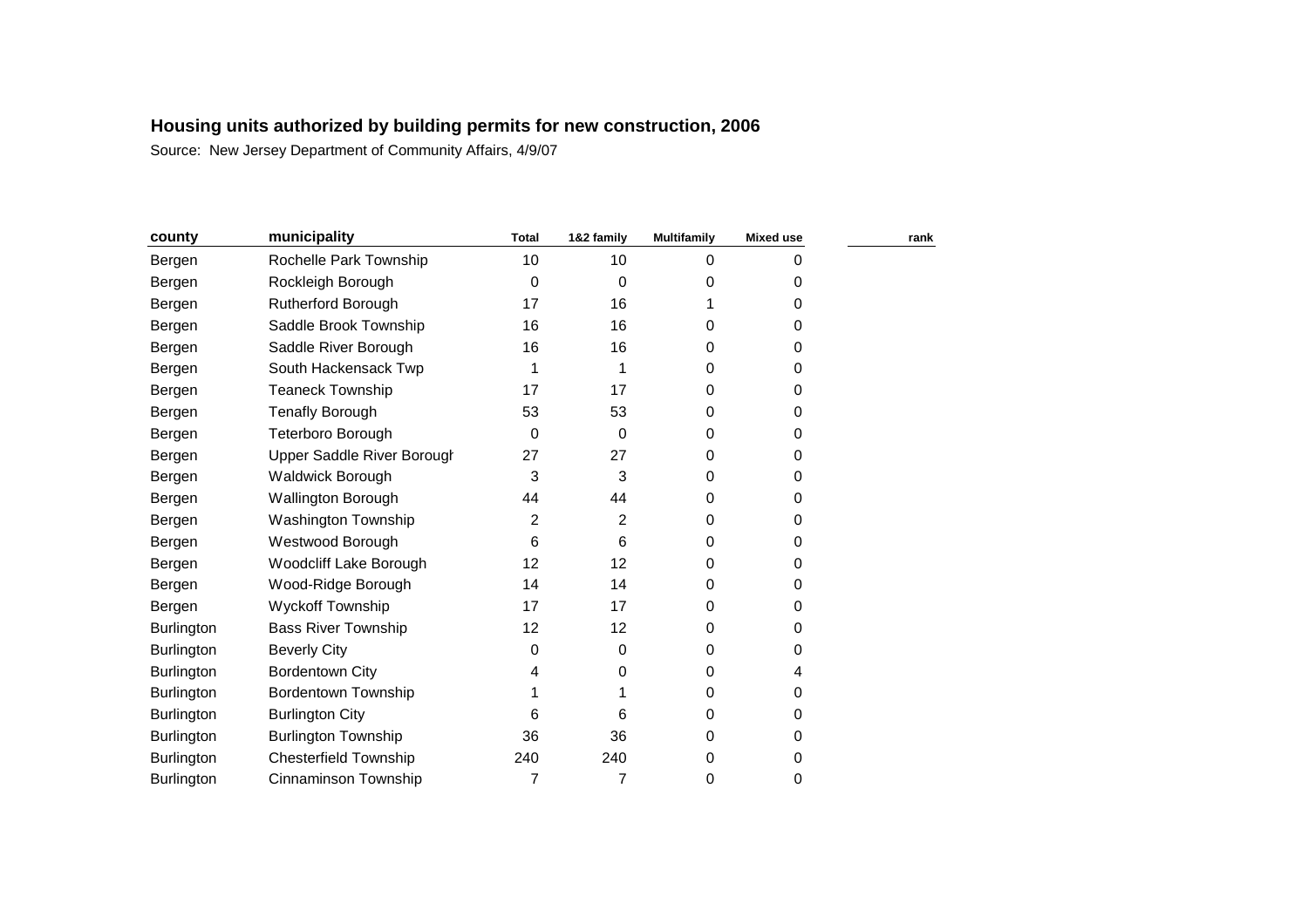| municipality                   | <b>Total</b> | 1&2 family     | <b>Multifamily</b> | <b>Mixed use</b> | rank |
|--------------------------------|--------------|----------------|--------------------|------------------|------|
| Delanco Township               | 90           | 9              | 81                 | 0                |      |
| Delran Township                | 35           | 35             | 0                  | 0                |      |
| Eastampton Township            | 2            | $\overline{2}$ | 0                  | 0                |      |
| <b>Edgewater Park Township</b> | 0            | 0              | 0                  | 0                |      |
| Evesham Township               | 19           | 19             | 0                  | 0                |      |
| Fieldsboro Borough             | 2            | 2              | 0                  | $\Omega$         |      |
| <b>Florence Township</b>       | 49           | 46             | 3                  | 0                |      |
| Hainesport Township            | 6            | 6              | 0                  | 0                |      |
| Lumberton Township             | 31           | 31             | 0                  | 0                |      |
| Mansfield Township             | 29           | 29             | 0                  | 0                |      |
| Maple Shade Borough            | 11           | 11             | 0                  | 0                |      |
| <b>Medford Township</b>        | 14           | 14             | 0                  | 0                |      |
| Medford Lakes Borough          | 7            | $\overline{7}$ | $\Omega$           | 0                |      |
| Moorestown Township            | 48           | 32             | 16                 | 0                |      |
| Mount Holly Township           | 2            | 2              | 0                  | 0                |      |
| Mount Laurel Township          | 88           | 86             |                    |                  |      |
| New Hanover Township           | 17           | 17             | 0                  | 0                |      |
| North Hanover Township         | 12           | 12             | 0                  | 0                |      |
| Palmyra Borough                | 3            | 3              | 0                  | 0                |      |
| Pemberton Borough              | 61           | 61             | 0                  | 0                |      |
| Pemberton Township             | 27           | 27             | 0                  | 0                |      |
| <b>Riverside Township</b>      | 2            | 2              | 0                  | 0                |      |
| Riverton Borough               | 4            | 4              | 0                  | 0                |      |
| Shamong Township               | 7            | 7              | 0                  | 0                |      |
| Southampton Township           | 37           | 37             | 0                  | 0                |      |
|                                |              |                |                    |                  |      |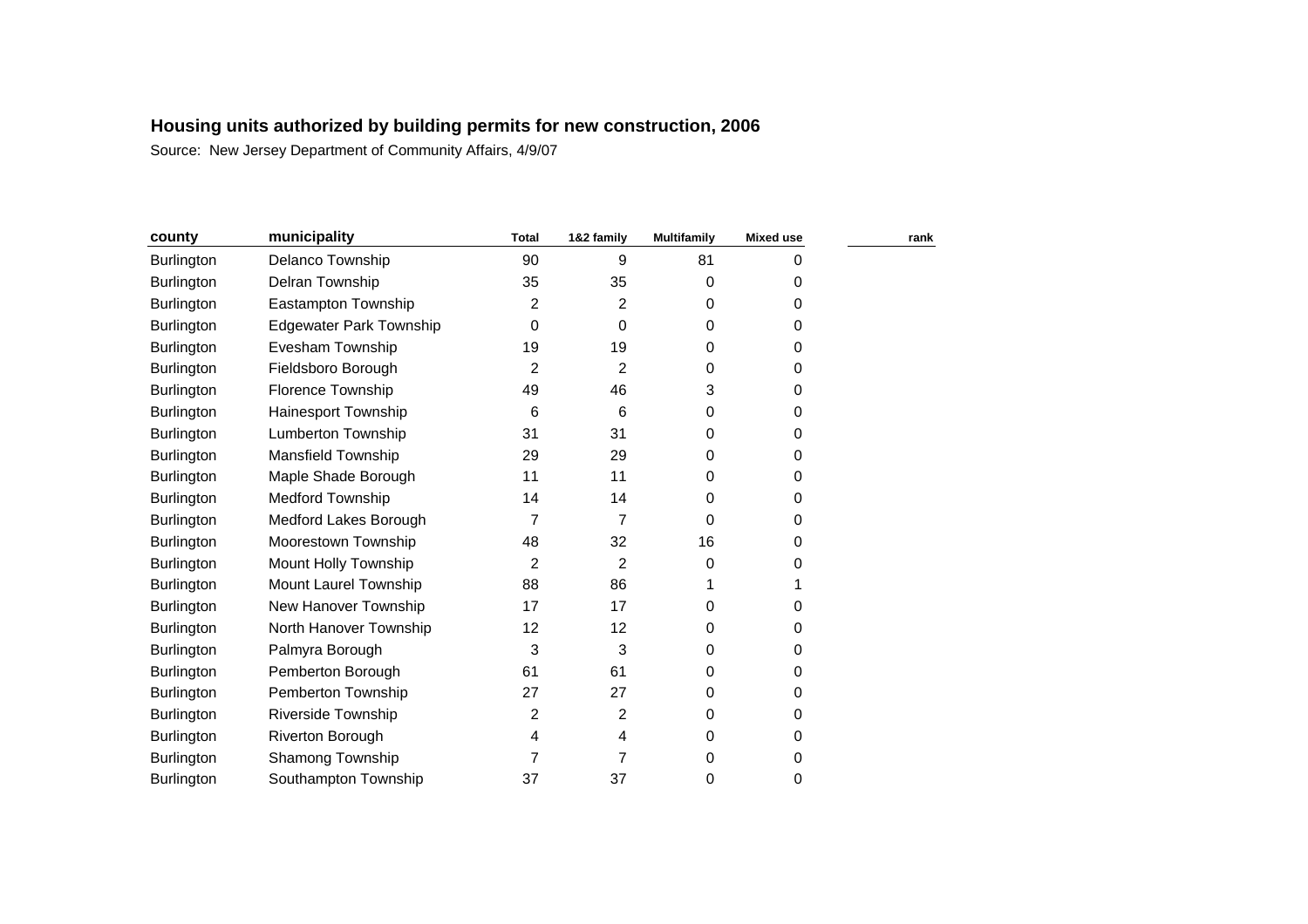| county            | municipality                | <b>Total</b> | 1&2 family | <b>Multifamily</b> | <b>Mixed use</b> | rank |
|-------------------|-----------------------------|--------------|------------|--------------------|------------------|------|
| <b>Burlington</b> | Springfield Township        | 5            | 5          | 0                  | 0                |      |
| <b>Burlington</b> | <b>Tabernacle Township</b>  | 11           | 11         | 0                  | 0                |      |
| <b>Burlington</b> | Washington Township         |              |            | 0                  | 0                |      |
| <b>Burlington</b> | <b>Westampton Township</b>  | 25           | 25         | 0                  | 0                |      |
| <b>Burlington</b> | Willingboro Township        | 148          | 8          | 140                | 0                |      |
| Burlington        | <b>Woodland Township</b>    | 4            | 4          | 0                  | 0                |      |
| <b>Burlington</b> | Wrightstown Borough         | 4            | 4          | 0                  | 0                |      |
| Camden            | Audubon Borough             |              |            | 0                  | 0                |      |
| Camden            | Audubon Park Borough        | 0            | 0          | 0                  | 0                |      |
| Camden            | Barrington Borough          | 11           | 11         | 0                  | 0                |      |
| Camden            | <b>Bellmawr Borough</b>     | 5            | 5          | 0                  | 0                |      |
| Camden            | Berlin Borough              | 29           | 29         | 0                  | 0                |      |
| Camden            | <b>Berlin Township</b>      | 13           | 13         | 0                  | 0                |      |
| Camden            | Brooklawn Borough           | 0            | 0          | 0                  | 0                |      |
| Camden            | Camden City                 | 177          | 22         | 155                | 0                |      |
| Camden            | <b>Cherry Hill Township</b> | 129          | 129        | 0                  | 0                |      |
| Camden            | <b>Chesilhurst Borough</b>  | 4            | 4          | 0                  | 0                |      |
| Camden            | Clementon Borough           | 4            | 4          | 0                  | 0                |      |
| Camden            | Collingswood Borough        | 138          | 0          | 138                | 0                |      |
| Camden            | Gibbsboro Borough           |              |            | 0                  | 0                |      |
| Camden            | <b>Gloucester City</b>      | 19           | 19         | 0                  | 0                |      |
| Camden            | <b>Gloucester Township</b>  | 25           | 20         | 2                  | 3                |      |
| Camden            | Haddon Township             | 6            | 6          | 0                  | 0                |      |
| Camden            | Haddonfield Borough         | 14           | 14         | 0                  | 0                |      |
| Camden            | Haddon Heights Borough      | 3            | 3          | 0                  | 0                |      |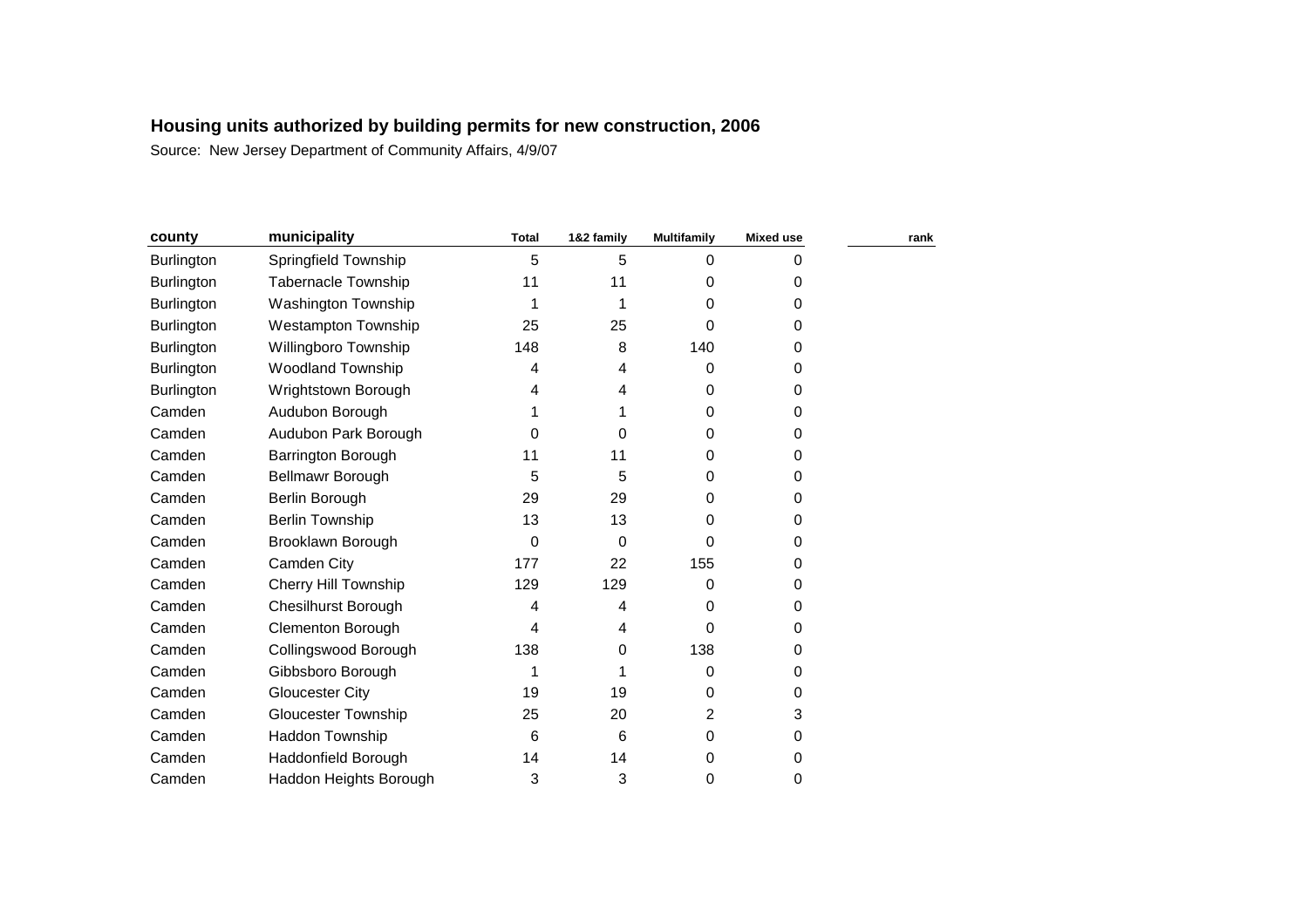| county   | municipality            | <b>Total</b>   | 1&2 family | <b>Multifamily</b> | <b>Mixed use</b> | rank |
|----------|-------------------------|----------------|------------|--------------------|------------------|------|
| Camden   | Hi-nella Borough        | 0              | 0          | $\mathbf 0$        | 0                |      |
| Camden   | Laurel Springs Borough  |                |            | 0                  | 0                |      |
| Camden   | Lawnside Borough        | 35             | 24         | 0                  | 11               |      |
| Camden   | Lindenwold Borough      | 6              | 6          | 0                  | 0                |      |
| Camden   | Magnolia Borough        | $\overline{2}$ | 2          | 0                  | 0                |      |
| Camden   | Merchantville Borough   | 20             | 20         | 0                  | 0                |      |
| Camden   | Mount Ephraim Borough   | 5              | 4          | 0                  |                  |      |
| Camden   | Oaklyn Borough          | 0              | 0          | 0                  | O                |      |
| Camden   | Pennsauken Township     | 65             | 12         | 53                 | 0                |      |
| Camden   | Pine Hill Borough       | 11             | 11         | 0                  | 0                |      |
| Camden   | Pine Valley Borough     | 0              | 0          | 0                  | 0                |      |
| Camden   | Runnemede Borough       | 11             | 11         | 0                  | 0                |      |
| Camden   | Somerdale Borough       | 8              | 8          | 0                  | 0                |      |
| Camden   | Stratford Borough       | 3              | 3          | 0                  | 0                |      |
| Camden   | Tavistock Borough       | 0              | 0          | 0                  | 0                |      |
| Camden   | Voorhees Township       | 75             | 75         | 0                  | 0                |      |
| Camden   | Waterford Township      | 13             | 13         | 0                  | 0                |      |
| Camden   | <b>Winslow Township</b> | 373            | 372        | 0                  |                  |      |
| Camden   | Woodlynne Borough       |                |            | 0                  | 0                |      |
| Cape May | Avalon Borough          | 100            | 93         | 7                  | 0                |      |
| Cape May | Cape May City           | 6              | 6          | 0                  | 0                |      |
| Cape May | Cape May Point Borough  | 3              | 3          | 0                  | 0                |      |
| Cape May | Dennis Township         | 9              | 9          | 0                  | 0                |      |
| Cape May | Lower Township          | 75             | 53         | 22                 | 0                |      |
| Cape May | Middle Township         | 122            | 120        | 0                  | 2                |      |
|          |                         |                |            |                    |                  |      |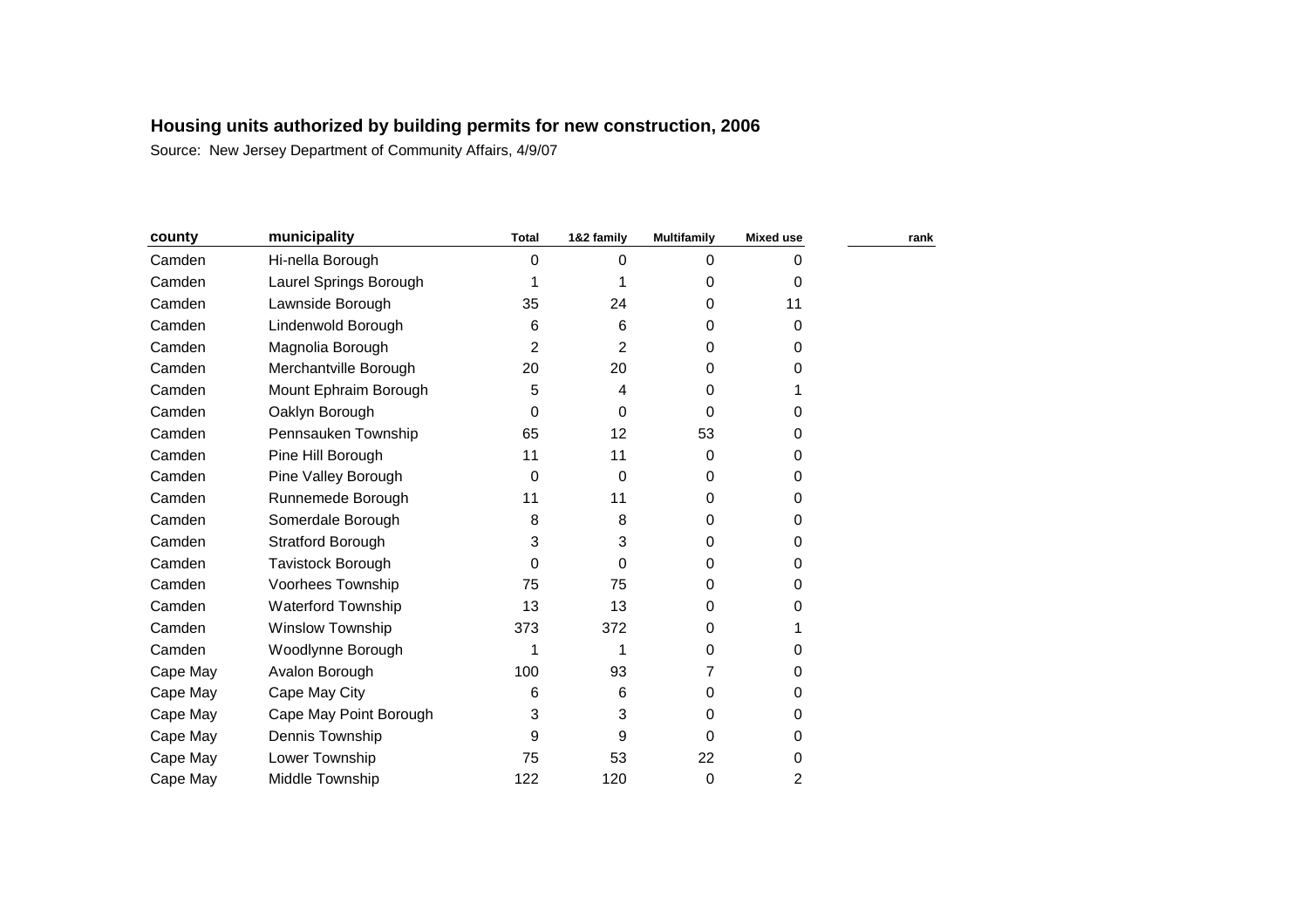| county     | municipality                    | <b>Total</b> | 1&2 family | <b>Multifamily</b> | <b>Mixed use</b> | rank |
|------------|---------------------------------|--------------|------------|--------------------|------------------|------|
| Cape May   | North Wildwood City             | 307          | 192        | 115                | 0                |      |
| Cape May   | Ocean City                      | 287          | 276        | 11                 | 0                |      |
| Cape May   | Sea Isle City                   | 142          | 142        | 0                  | 0                |      |
| Cape May   | Stone Harbor Borough            | 34           | 34         | 0                  | 0                |      |
| Cape May   | <b>Upper Township</b>           | 32           | 32         | 0                  | 0                |      |
| Cape May   | West Cape May Borough           | 8            | 4          | 4                  | 0                |      |
| Cape May   | West Wildwood Borough           | 17           | 17         | 0                  | 0                |      |
| Cape May   | <b>Wildwood City</b>            | 195          | 177        | 18                 | 0                |      |
| Cape May   | Wildwood Crest Borough          | 245          | 90         | 155                | 0                |      |
| Cape May   | Woodbine Borough                | 18           | 17         | 0                  |                  |      |
| Cumberland | <b>Bridgeton City</b>           | 63           | 63         | 0                  | 0                |      |
| Cumberland | <b>Commercial Township</b>      | 5            | 5          | 0                  | 0                |      |
| Cumberland | Deerfield Township              | 9            | 8          | 0                  | 1                |      |
| Cumberland | Downe Township                  | 3            | 3          | 0                  | 0                |      |
| Cumberland | <b>Fairfield Township</b>       | 6            | 5          | 0                  | 1                |      |
| Cumberland | <b>Greenwich Township</b>       | 0            | 0          | 0                  | 0                |      |
| Cumberland | <b>Hopewell Township</b>        | 3            | 3          | 0                  | 0                |      |
| Cumberland | Lawrence Township               | 7            | 7          | 0                  | 0                |      |
| Cumberland | Maurice River Township          | 13           | 13         | 0                  | 0                |      |
| Cumberland | Millville City                  | 206          | 197        | 9                  | 0                |      |
| Cumberland | Shiloh Borough                  | 0            | 0          | 0                  | 0                |      |
| Cumberland | <b>Stow Creek Township</b>      | 3            | 3          | $\Omega$           | 0                |      |
| Cumberland | <b>Upper Deerfield Township</b> | 65           | 46         | 17                 | 2                |      |
| Cumberland | <b>Vineland City</b>            | 217          | 213        | 4                  | 0                |      |
| Essex      | <b>Belleville Town</b>          | 166          | 36         | 130                | 0                |      |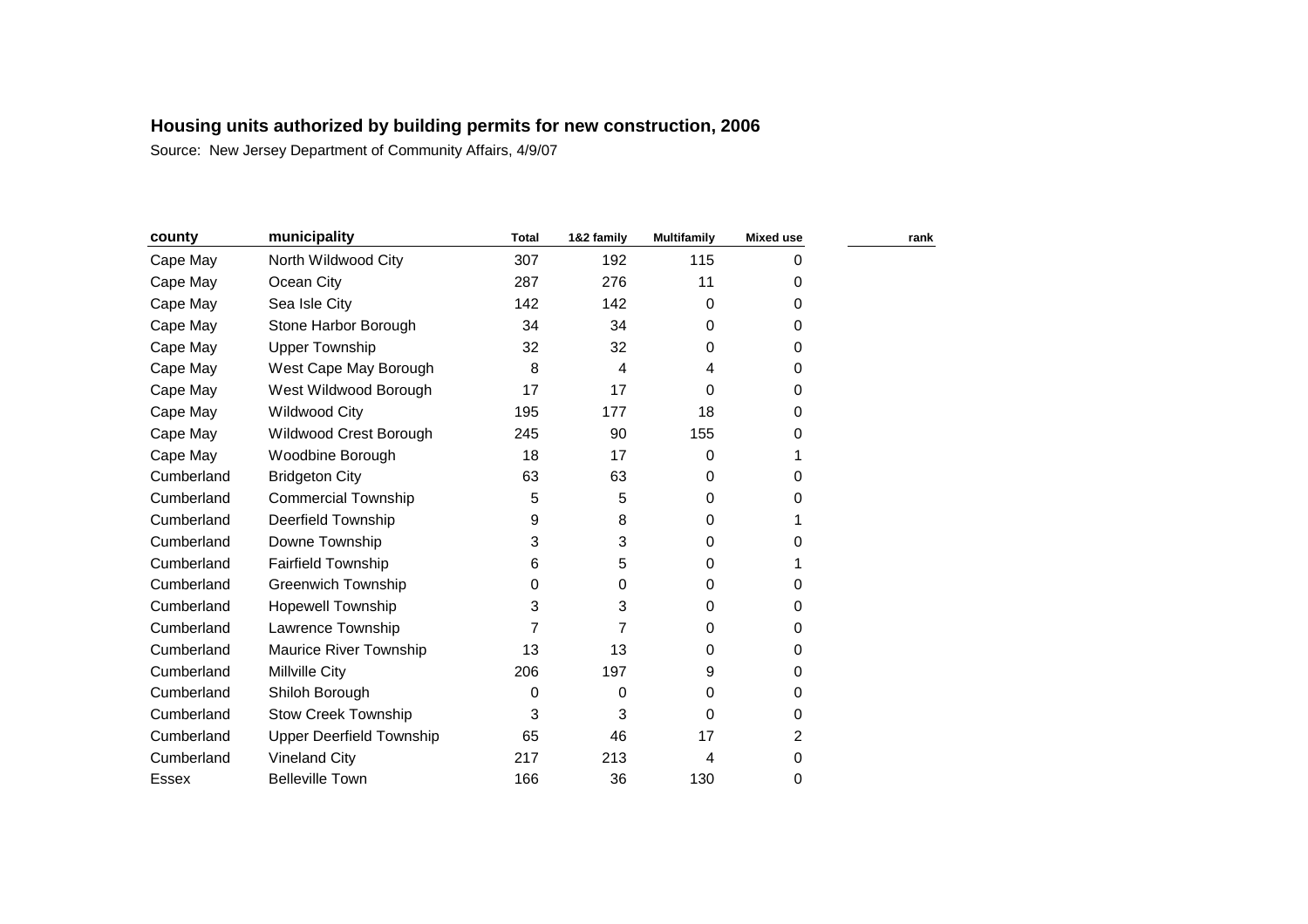| county       | municipality                | <b>Total</b> | 1&2 family | <b>Multifamily</b> | <b>Mixed use</b> | rank |
|--------------|-----------------------------|--------------|------------|--------------------|------------------|------|
| <b>Essex</b> | <b>Bloomfield Township</b>  | 43           | 43         | $\Omega$           | 0                |      |
| <b>Essex</b> | <b>Caldwell Township</b>    | 6            | 6          | 0                  | 0                |      |
| Essex        | Cedar Grove Township        | 16           | 13         | 2                  |                  |      |
| <b>Essex</b> | East Orange City            | 102          | 99         | 3                  | 0                |      |
| Essex        | <b>Essex Fells Township</b> | 1            | 1          | 0                  | 0                |      |
| <b>Essex</b> | <b>Fairfield Township</b>   | 9            | 9          | 0                  | 0                |      |
| Essex        | Glen Ridge Borough          | 2            | 2          | 0                  | 0                |      |
| Essex        | Irvington Township          | 115          | 106        | 9                  | 0                |      |
| Essex        | Livingston Township         | 89           | 89         | 0                  | $\Omega$         |      |
| <b>Essex</b> | Maplewood Township          | 1            | 1          | 0                  | 0                |      |
| Essex        | Millburn Township           | 27           | 27         | 0                  | 0                |      |
| <b>Essex</b> | Montclair Township          | 154          | 48         | 105                |                  |      |
| <b>Essex</b> | <b>Newark City</b>          | 2,122        | 1,034      | 1,088              | 0                |      |
| <b>Essex</b> | North Caldwell Borough      | 9            | 9          | 0                  | 0                |      |
| Essex        | Nutley Township             | 21           | 21         | 0                  | 0                |      |
| Essex        | City of Orange Township     | 29           | 26         | 3                  | 0                |      |
| Essex        | Roseland Borough            | 17           | 17         | $\Omega$           | 0                |      |
| Essex        | South Orange Village        | 14           | $\Omega$   | 14                 | $\Omega$         |      |
| Essex        | Verona Township             | 3            | 3          | $\Omega$           | $\Omega$         |      |
| <b>Essex</b> | West Caldwell Township      | 4            | 4          | 0                  | 0                |      |
| <b>Essex</b> | West Orange Township        | 152          | 152        | 0                  | 0                |      |
| Gloucester   | Clayton Borough             | 8            | 8          | 0                  | 0                |      |
| Gloucester   | Deptford Township           | 100          | 100        | 0                  | 0                |      |
| Gloucester   | East Greenwich Township     | 176          | 108        | 68                 | 0                |      |
| Gloucester   | <b>Elk Township</b>         | 12           | 12         | 0                  | 0                |      |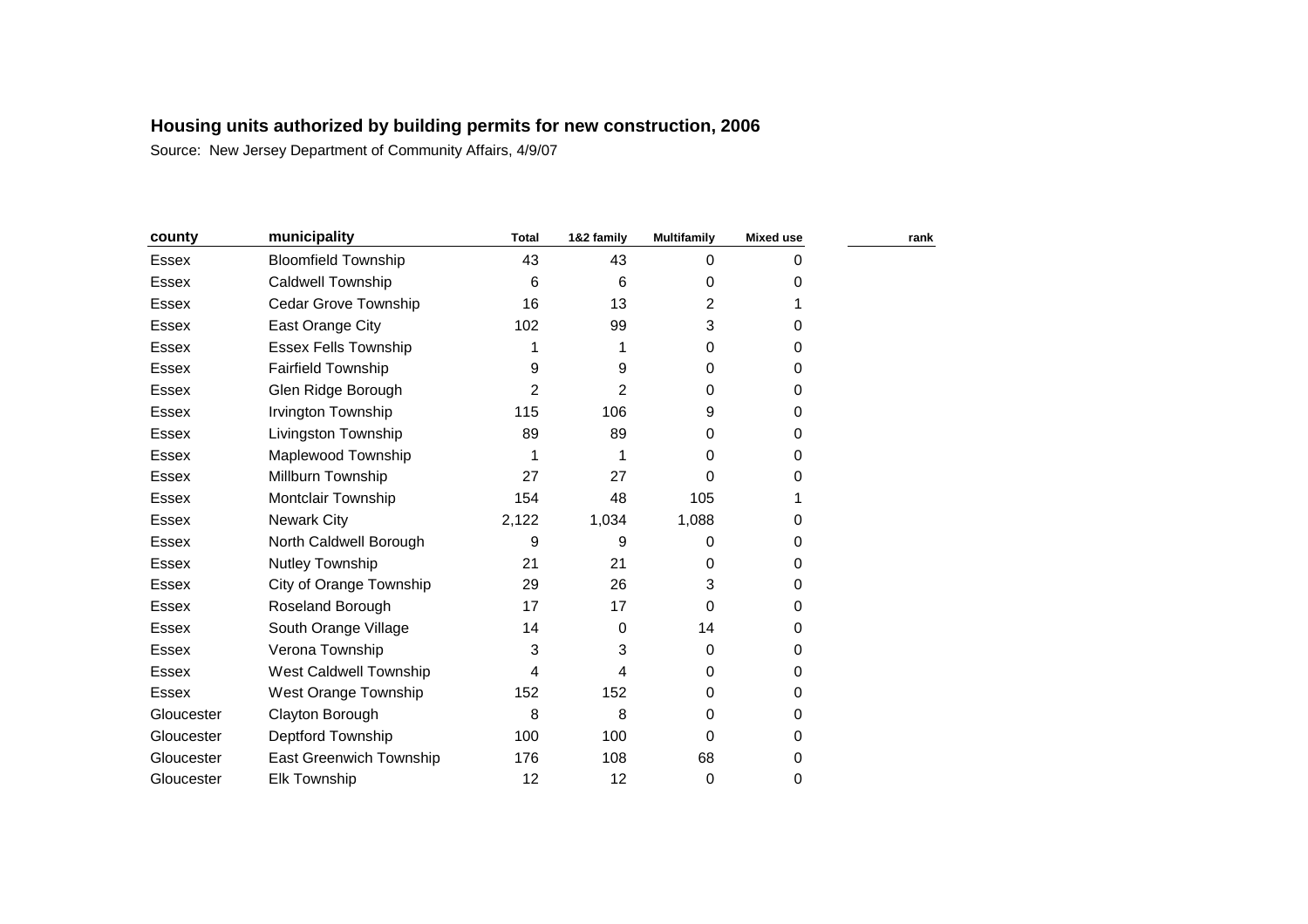| county     | municipality             | <b>Total</b>   | 1&2 family | <b>Multifamily</b> | <b>Mixed use</b> | rank |
|------------|--------------------------|----------------|------------|--------------------|------------------|------|
| Gloucester | Franklin Township        | 116            | 116        | 0                  | 0                |      |
| Gloucester | Glassboro Borough        | 73             | 71         | 2                  | 0                |      |
| Gloucester | Greenwich Township       | 8              | 8          | 0                  | 0                |      |
| Gloucester | Harrison Township        | 124            | 124        | 0                  | 0                |      |
| Gloucester | Logan Township           | $\Omega$       | 0          | 0                  | 0                |      |
| Gloucester | Mantua Township          | 34             | 14         | 20                 | 0                |      |
| Gloucester | Monroe Township          | 234            | 234        | 0                  | 0                |      |
| Gloucester | National Park Borough    | 2              | 2          | $\Omega$           | 0                |      |
| Gloucester | Newfield Borough         | 0              | 0          | $\Omega$           | 0                |      |
| Gloucester | Paulsboro Borough        | 3              | 3          | $\Omega$           | 0                |      |
| Gloucester | Pitman Borough           |                |            | $\Omega$           | 0                |      |
| Gloucester | South Harrison Township  | 45             | 37         | 0                  | 8                |      |
| Gloucester | Swedesborough Borough    | 13             | 12         |                    | 0                |      |
| Gloucester | Washington Township      | 4              | 4          | 0                  | 0                |      |
| Gloucester | Wenonah Borough          | 5              | 5          | 0                  | 0                |      |
| Gloucester | West Deptford Township   | 92             | 25         | 67                 | 0                |      |
| Gloucester | Westville Borough        | $\overline{2}$ | 2          | 0                  | 0                |      |
| Gloucester | <b>Woodbury City</b>     | 7              | 7          | $\Omega$           | 0                |      |
| Gloucester | Woodbury Heights Borough | 5              | 4          | 0                  |                  |      |
| Gloucester | <b>Woolwich Township</b> | 103            | 103        | 0                  | 0                |      |
| Hudson     | <b>Bayonne City</b>      | 99             | 61         | 37                 |                  |      |
| Hudson     | East Newark Borough      | $\Omega$       | 0          | 0                  | 0                |      |
| Hudson     | Guttenberg Town          | 52             | 6          | 36                 | 10               |      |
| Hudson     | Harrison Town            | 237            | 81         | 156                | 0                |      |
| Hudson     | Hoboken City             | 867            | 0          | 867                | 0                |      |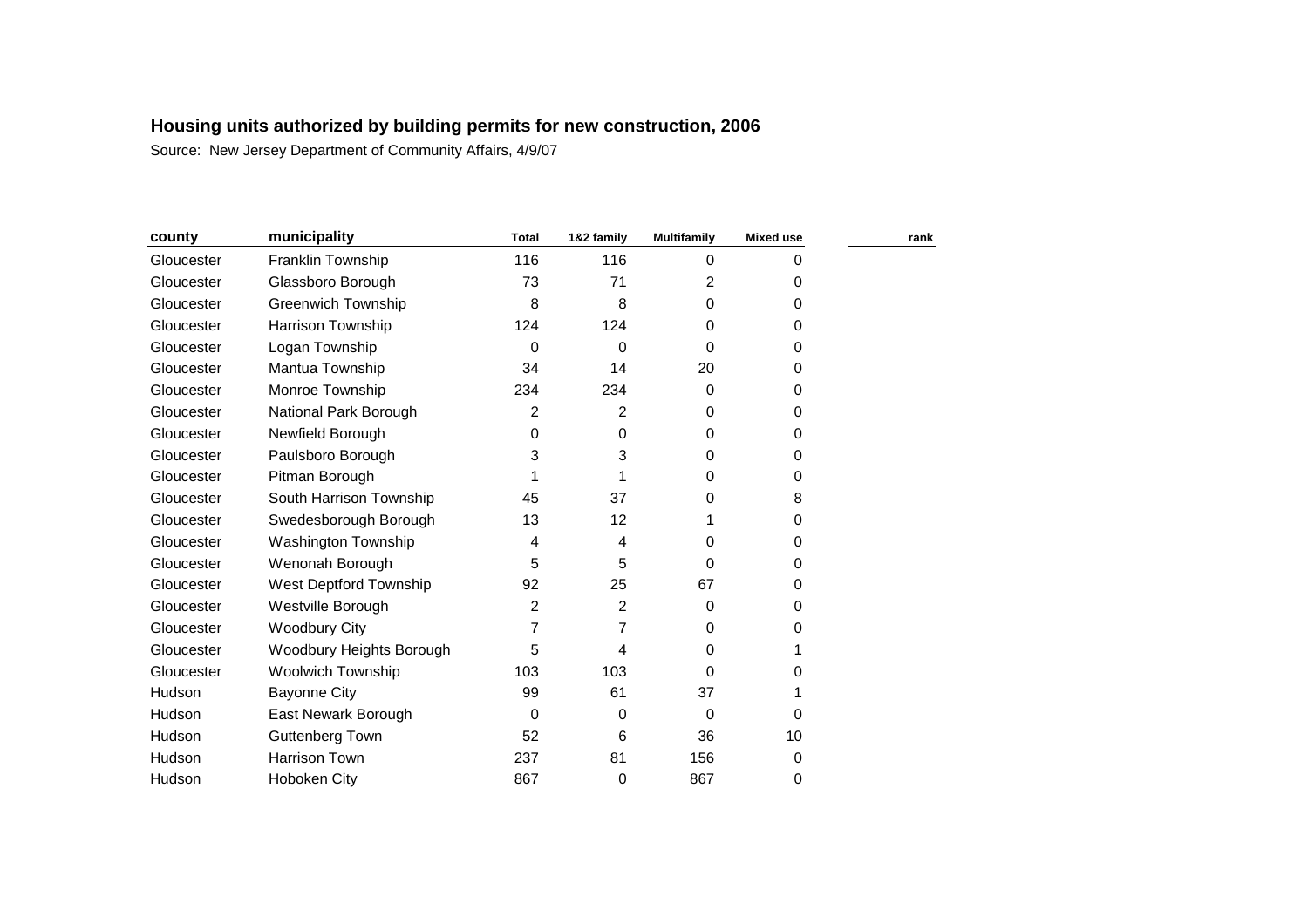| county        | municipality                | <b>Total</b> | 1&2 family | <b>Multifamily</b> | <b>Mixed use</b> | rank |
|---------------|-----------------------------|--------------|------------|--------------------|------------------|------|
| <b>Hudson</b> | Jersey City                 | 2,259        | 582        | 1,677              | 0                |      |
| Hudson        | Kearny Town                 | 28           | 28         | 0                  | 0                |      |
| Hudson        | North Bergen Township       | 32           | 23         | 9                  | 0                |      |
| Hudson        | Secaucus Town               | 11           | 11         | 0                  | $\Omega$         |      |
| Hudson        | <b>Union City</b>           | 50           | 2          | 48                 | 0                |      |
| <b>Hudson</b> | Weehawken Township          |              | 1          | 0                  | 0                |      |
| Hudson        | West New York Town          | 406          | 24         | 382                | 0                |      |
| Hunterdon     | Alexandria Township         | 36           | 36         | 0                  | 0                |      |
| Hunterdon     | <b>Bethlehem Township</b>   | 2            | 2          | 0                  | 0                |      |
| Hunterdon     | <b>Bloomsbury Borough</b>   | 0            | 0          | 0                  | 0                |      |
| Hunterdon     | Califon Borough             | 0            | 0          | 0                  | 0                |      |
| Hunterdon     | <b>Clinton Town</b>         | 0            | 0          | 0                  | 0                |      |
| Hunterdon     | Clinton Township            | 12           | 12         | 0                  | 0                |      |
| Hunterdon     | <b>Delaware Township</b>    | 12           | 12         | 0                  | 0                |      |
| Hunterdon     | <b>East Amwell Township</b> | 3            | 3          | 0                  | 0                |      |
| Hunterdon     | Flemington Borough          | 44           | 32         | 12                 | 0                |      |
| Hunterdon     | Franklin Township           | 9            | 9          | 0                  | 0                |      |
| Hunterdon     | Frenchtown Borough          |              | 1          | $\Omega$           | 0                |      |
| Hunterdon     | Glen Gardner Borough        | 0            | 0          | 0                  | 0                |      |
| Hunterdon     | Hampton Borough             | 5            | 5          | 0                  | 0                |      |
| Hunterdon     | High Bridge Borough         | 0            | 0          | 0                  | 0                |      |
| Hunterdon     | <b>Holland Township</b>     | 10           | 10         | $\Omega$           | 0                |      |
| Hunterdon     | Kingwood Township           | 18           | 9          | 0                  | 9                |      |
| Hunterdon     | Lambertville City           | 22           | 16         | 6                  | 0                |      |
| Hunterdon     | Lebanon Borough             | 0            | 0          | 0                  | 0                |      |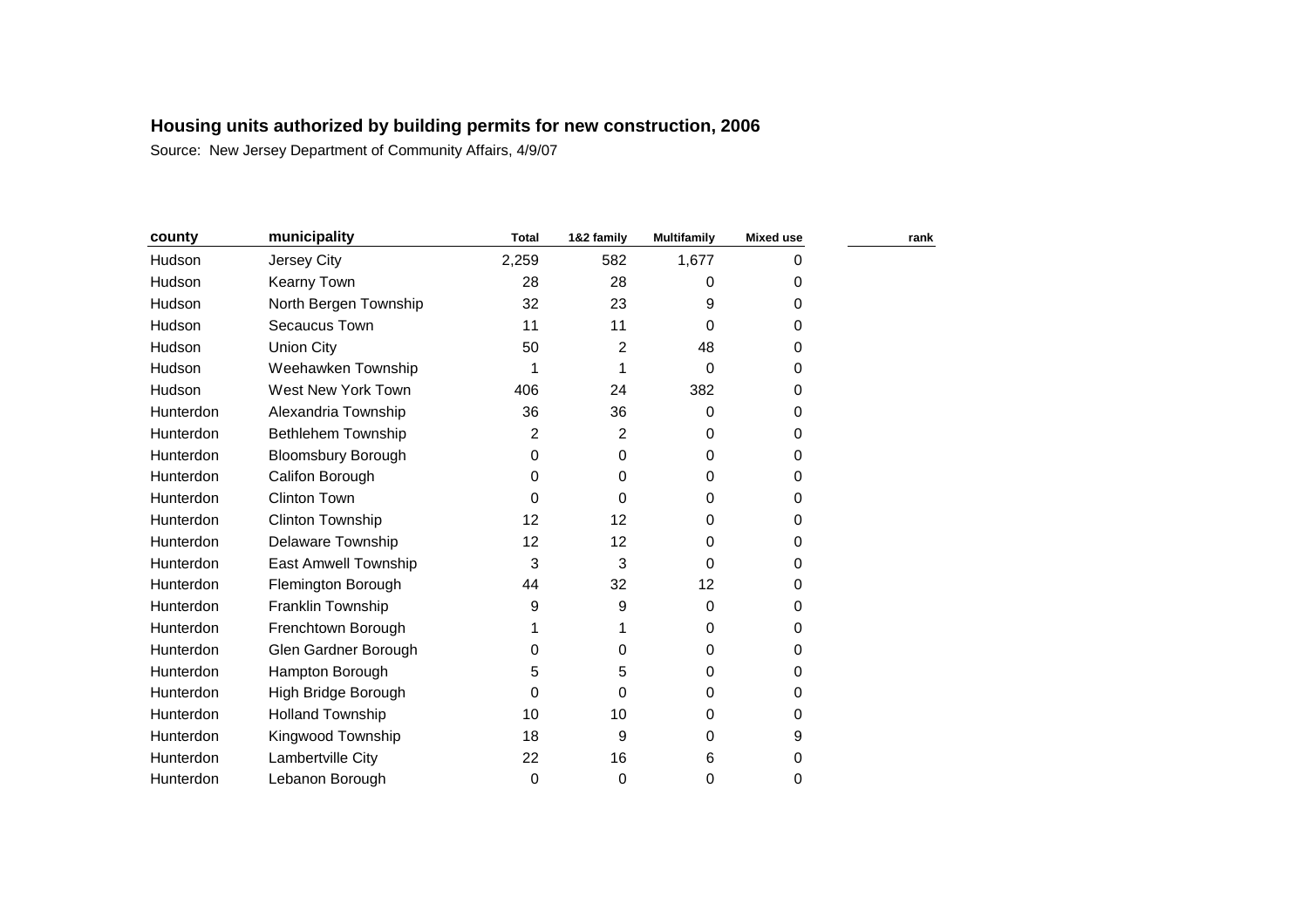| county    | municipality                   | <b>Total</b> | 1&2 family | <b>Multifamily</b> | <b>Mixed use</b> | rank |
|-----------|--------------------------------|--------------|------------|--------------------|------------------|------|
| Hunterdon | Lebanon Township               | 9            | 9          | $\mathbf 0$        | 0                |      |
| Hunterdon | Milford Borough                | 0            | 0          | 0                  | 0                |      |
| Hunterdon | Raritan Township               | 50           | 50         | 0                  | 0                |      |
| Hunterdon | <b>Readington Township</b>     | 17           | 17         | 0                  | 0                |      |
| Hunterdon | Stockton Borough               | 2            | 2          | $\Omega$           | 0                |      |
| Hunterdon | Tewksbury Township             | 26           | 7          | 19                 | 0                |      |
| Hunterdon | Union Township                 | 32           | 32         | 0                  | 0                |      |
| Hunterdon | <b>West Amwell Township</b>    | 112          | 112        | 0                  | 0                |      |
| Mercer    | East Windsor Township          | 66           | 65         | 0                  | 1                |      |
| Mercer    | Ewing Township                 | 7            | 7          | 0                  | 0                |      |
| Mercer    | Hamilton Township              | 310          | 156        | 152                | 2                |      |
| Mercer    | <b>Hightstown Borough</b>      | 28           | 28         | 0                  | 0                |      |
| Mercer    | Hopewell Borough               | 1            | 1          | 0                  | 0                |      |
| Mercer    | Hopewell Township              | 16           | 16         | 0                  | 0                |      |
| Mercer    | Lawrence Township              | 41           | 41         | 0                  | 0                |      |
| Mercer    | Pennington Borough             | 4            | 4          | $\Omega$           | 0                |      |
| Mercer    | Princeton Borough              | 7            | 7          | 0                  | 0                |      |
| Mercer    | Princeton Township             | 22           | 22         | 0                  | 0                |      |
| Mercer    | <b>Trenton City</b>            | 143          | 21         | 110                | 12               |      |
| Mercer    | Washington Township            | 87           | 87         | 0                  | 0                |      |
| Mercer    | West Windsor Township          | 157          | 157        | 0                  | 0                |      |
| Middlesex | Carteret Borough               | 191          | 47         | 144                | 0                |      |
| Middlesex | Cranbury Township              | 25           | 24         | 0                  |                  |      |
| Middlesex | Dunellen Borough               | 9            | 8          | 0                  | 1                |      |
| Middlesex | <b>East Brunswick Township</b> | 23           | 23         | 0                  | 0                |      |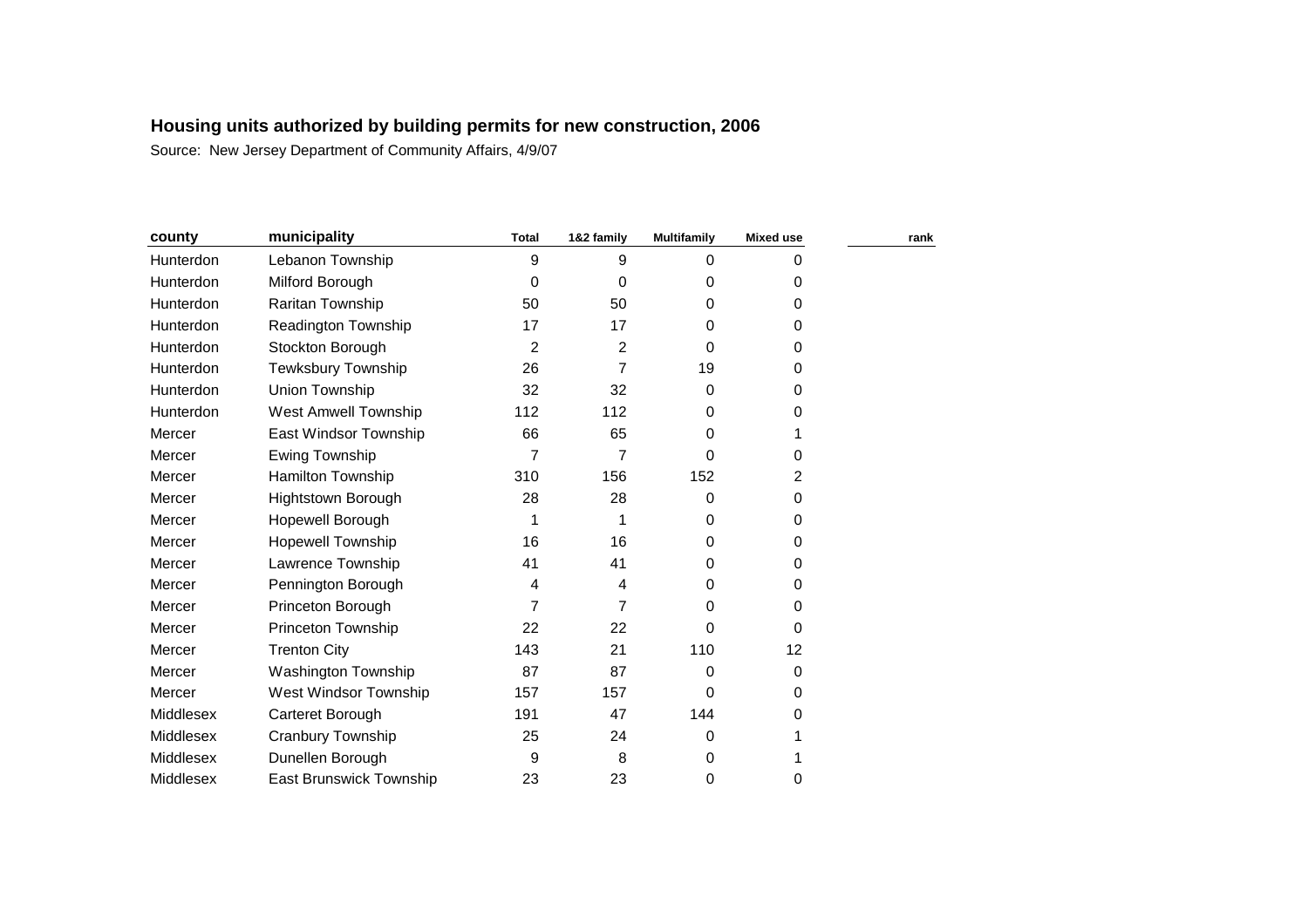| county    | municipality                 | <b>Total</b> | 1&2 family | <b>Multifamily</b> | <b>Mixed use</b> | rank |
|-----------|------------------------------|--------------|------------|--------------------|------------------|------|
| Middlesex | Edison Township              | 118          | 19         | 99                 | $\Omega$         |      |
| Middlesex | Helmetta Borough             | 0            | 0          | 0                  | 0                |      |
| Middlesex | <b>Highland Park Borough</b> | 3            | 0          | 0                  | 3                |      |
| Middlesex | Jamesburg Borough            | 1            |            | $\Omega$           | 0                |      |
| Middlesex | Old Bridge Township          | 294          | 260        | 34                 | 0                |      |
| Middlesex | Metuchen Borough             | 9            | 9          | 0                  | 0                |      |
| Middlesex | Middlesex Borough            | 17           | 11         | 6                  | 0                |      |
| Middlesex | Milltown Borough             |              |            | 0                  | 0                |      |
| Middlesex | Monroe Township              | 831          | 464        | 367                | 0                |      |
| Middlesex | <b>New Brunswick City</b>    | 159          | 12         | 147                | 0                |      |
| Middlesex | North Brunswick Township     | 12           | 12         | 0                  | 0                |      |
| Middlesex | Perth Amboy City             | 201          | 53         | 148                | 0                |      |
| Middlesex | Piscataway Township          | 63           | 31         | 32                 | 0                |      |
| Middlesex | Plainsboro Township          | 129          | 36         | 93                 | 0                |      |
| Middlesex | Sayreville Borough           | 24           | 23         | 1                  | 0                |      |
| Middlesex | South Amboy City             | 11           | 3          | 8                  | 0                |      |
| Middlesex | South Brunswick Township     | 171          | 113        | 58                 | 0                |      |
| Middlesex | South Plainfield Borough     | 12           | 12         | 0                  | 0                |      |
| Middlesex | South River Borough          | 5            | 5          | 0                  | 0                |      |
| Middlesex | Spotswood Borough            | 6            | 6          | 0                  | 0                |      |
| Middlesex | Woodbridge Township          | 48           | 48         | 0                  | 0                |      |
| Monmouth  | Allenhurst Borough           | 0            | 0          | 0                  | 0                |      |
| Monmouth  | Allentown Borough            | 3            | 3          | 0                  | 0                |      |
| Monmouth  | <b>Asbury Park City</b>      | 165          | 4          | 161                | 0                |      |
| Monmouth  | Atlantic Highlands Borough   | 0            | 0          | 0                  | 0                |      |
|           |                              |              |            |                    |                  |      |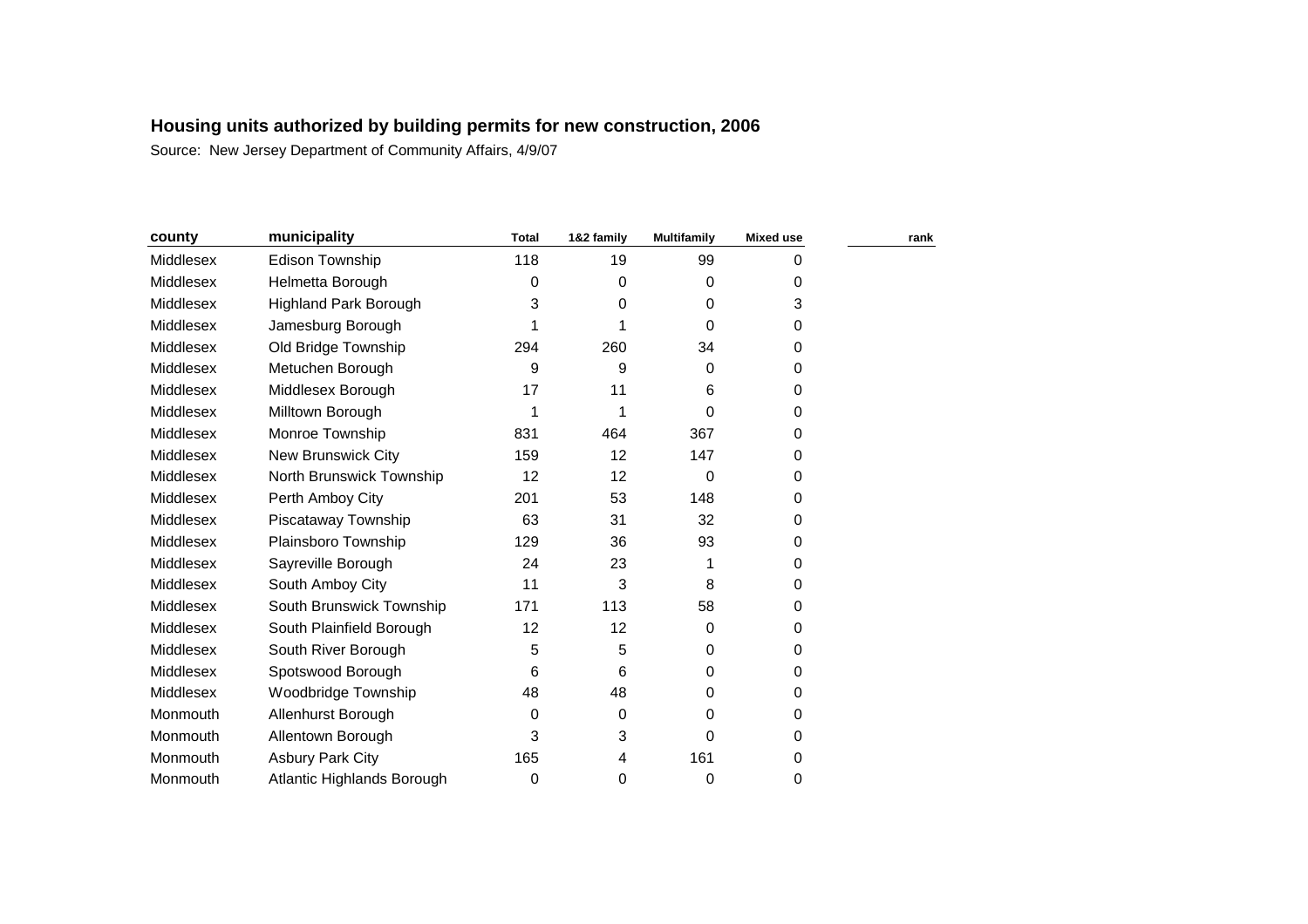| county   | municipality                 | <b>Total</b> | 1&2 family | <b>Multifamily</b> | Mixed use | rank |
|----------|------------------------------|--------------|------------|--------------------|-----------|------|
| Monmouth | Avon-by-the-Sea Borough      | 9            | 9          | $\Omega$           | 0         |      |
| Monmouth | Belmar Borough               | 26           | 26         | 0                  | 0         |      |
| Monmouth | <b>Bradley Beach Borough</b> | 9            | 9          | 0                  | 0         |      |
| Monmouth | <b>Brielle Borough</b>       | 25           | 25         | 0                  | 0         |      |
| Monmouth | <b>Colts Neck Township</b>   | 11           | 11         | 0                  | 0         |      |
| Monmouth | Deal Borough                 | 9            | 9          | 0                  | 0         |      |
| Monmouth | Eatontown Borough            | 5            | 5          | 0                  | 0         |      |
| Monmouth | Englishtown Borough          | $\Omega$     | 0          | 0                  | 0         |      |
| Monmouth | Fair Haven Borough           | 19           | 19         | 0                  | 0         |      |
| Monmouth | Farmingdale Borough          | 6            | 0          | 6                  | 0         |      |
| Monmouth | Freehold Borough             | 7            | 7          | 0                  | 0         |      |
| Monmouth | <b>Freehold Township</b>     | 11           | 11         | 0                  | 0         |      |
| Monmouth | Highlands Borough            | 8            | 8          | 0                  | 0         |      |
| Monmouth | Holmdel Township             | 16           | 16         | 0                  | 0         |      |
| Monmouth | Howell Township              | 85           | 85         | 0                  | 0         |      |
| Monmouth | Interlaken Borough           | 0            | 0          | 0                  | 0         |      |
| Monmouth | Keansburg Borough            | 5            | 5          | 0                  | 0         |      |
| Monmouth | Keyport Borough              | 17           | 17         | 0                  | 0         |      |
| Monmouth | Little Silver Borough        | 10           | 10         | 0                  | 0         |      |
| Monmouth | Loch Arbour Village          | 0            | 0          | $\Omega$           | 0         |      |
| Monmouth | Long Branch City             | 140          | 85         | 55                 | 0         |      |
| Monmouth | Manalapan Township           | 413          | 312        | 101                | 0         |      |
| Monmouth | Manasquan Borough            | 33           | 33         | 0                  | 0         |      |
| Monmouth | <b>Marlboro Township</b>     | 90           | 72         | 18                 | 0         |      |
| Monmouth | Matawan Borough              | 3            | 3          | 0                  | 0         |      |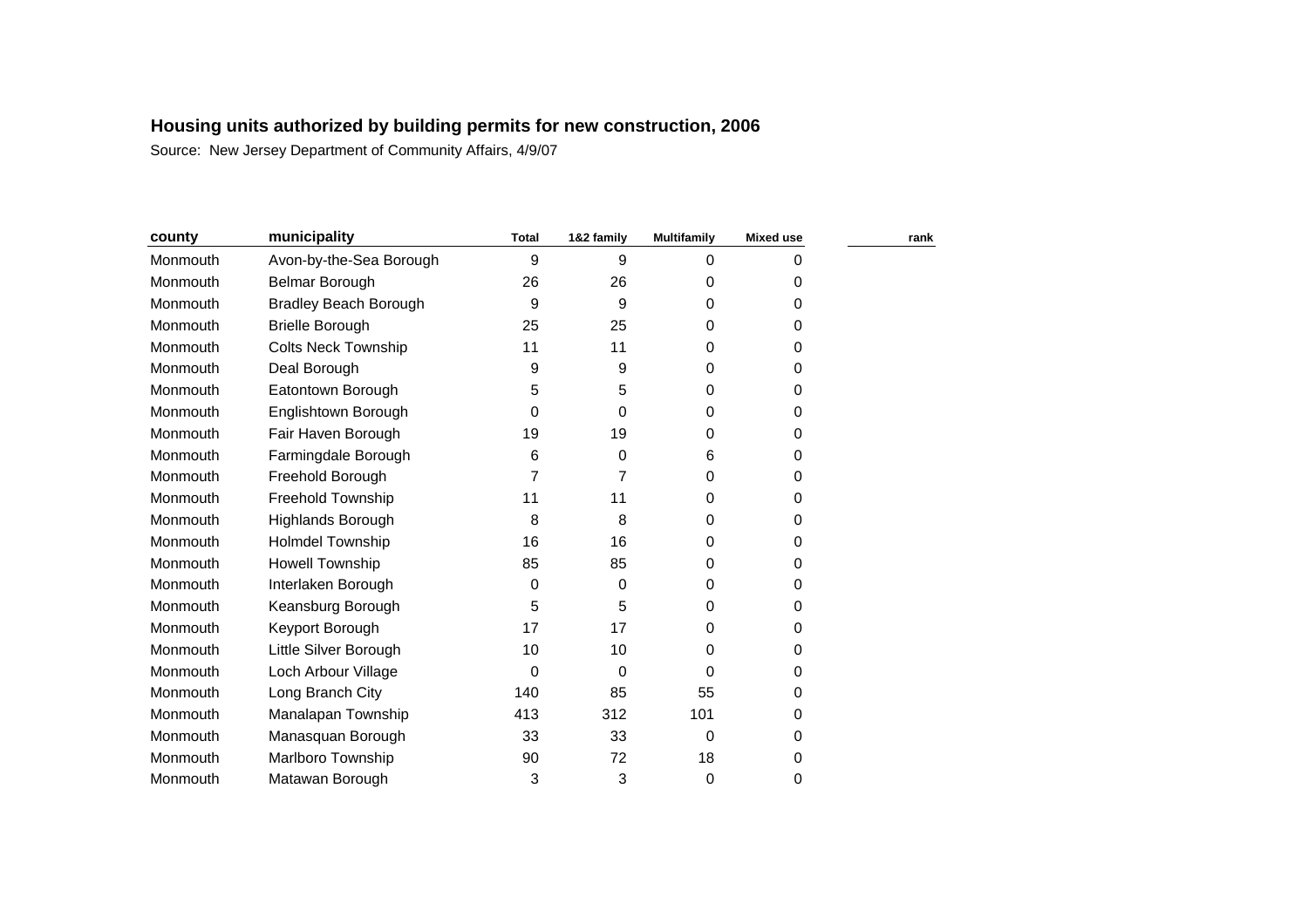| county        | municipality                   | <b>Total</b> | 1&2 family | <b>Multifamily</b> | <b>Mixed use</b> | rank |
|---------------|--------------------------------|--------------|------------|--------------------|------------------|------|
| Monmouth      | Aberdeen Township              | 16           | 16         | 0                  | 0                |      |
| Monmouth      | Middletown Township            | 229          | 79         | 150                | 0                |      |
| Monmouth      | <b>Millstone Township</b>      | 24           | 24         | 0                  | 0                |      |
| Monmouth      | Monmouth Beach Borough         | 12           | 12         | 0                  | 0                |      |
| Monmouth      | Neptune Township               | 8            | 8          | 0                  | 0                |      |
| Monmouth      | Neptune City Borough           | 0            | 0          | 0                  | 0                |      |
| Monmouth      | <b>Tinton Falls Borough</b>    | 149          | 53         | 96                 | 0                |      |
| Monmouth      | Ocean Township                 | 110          | 109        | 0                  | 1                |      |
| Monmouth      | Oceanport Borough              | 4            | 4          | 0                  | 0                |      |
| Monmouth      | <b>Hazlet Township</b>         |              | 7          | 0                  | 0                |      |
| Monmouth      | Red Bank Borough               | 54           | 9          | 45                 | 0                |      |
| Monmouth      | Roosevelt Borough              |              |            | 0                  | 0                |      |
| Monmouth      | Rumson Borough                 | 41           | 41         | 0                  | 0                |      |
| Monmouth      | Sea Bright Borough             | 8            | 8          | 0                  | 0                |      |
| Monmouth      | Sea Girt Borough               | 20           | 20         | 0                  | 0                |      |
| Monmouth      | Shrewsbury Borough             | 5            | 5          | 0                  | 0                |      |
| Monmouth      | <b>Shrewsbury Township</b>     | 0            | 0          | 0                  | 0                |      |
| Monmouth      | Lake Como                      | 5            | 5          | 0                  | 0                |      |
| Monmouth      | Spring Lake Borough            | 20           | 20         | 0                  | 0                |      |
| Monmouth      | Spring Lake Heights Boro       | 13           | 13         | 0                  | 0                |      |
| Monmouth      | Union Beach Borough            | 5            | 5          | 0                  | 0                |      |
| Monmouth      | <b>Upper Freehold Township</b> | 44           | 44         | 0                  | 0                |      |
| Monmouth      | Wall Township                  | 74           | 43         | 30                 |                  |      |
| Monmouth      | West Long Branch Borough       | 6            | 6          | 0                  | 0                |      |
| <b>Morris</b> | <b>Boonton Town</b>            | 9            | 9          | 0                  | 0                |      |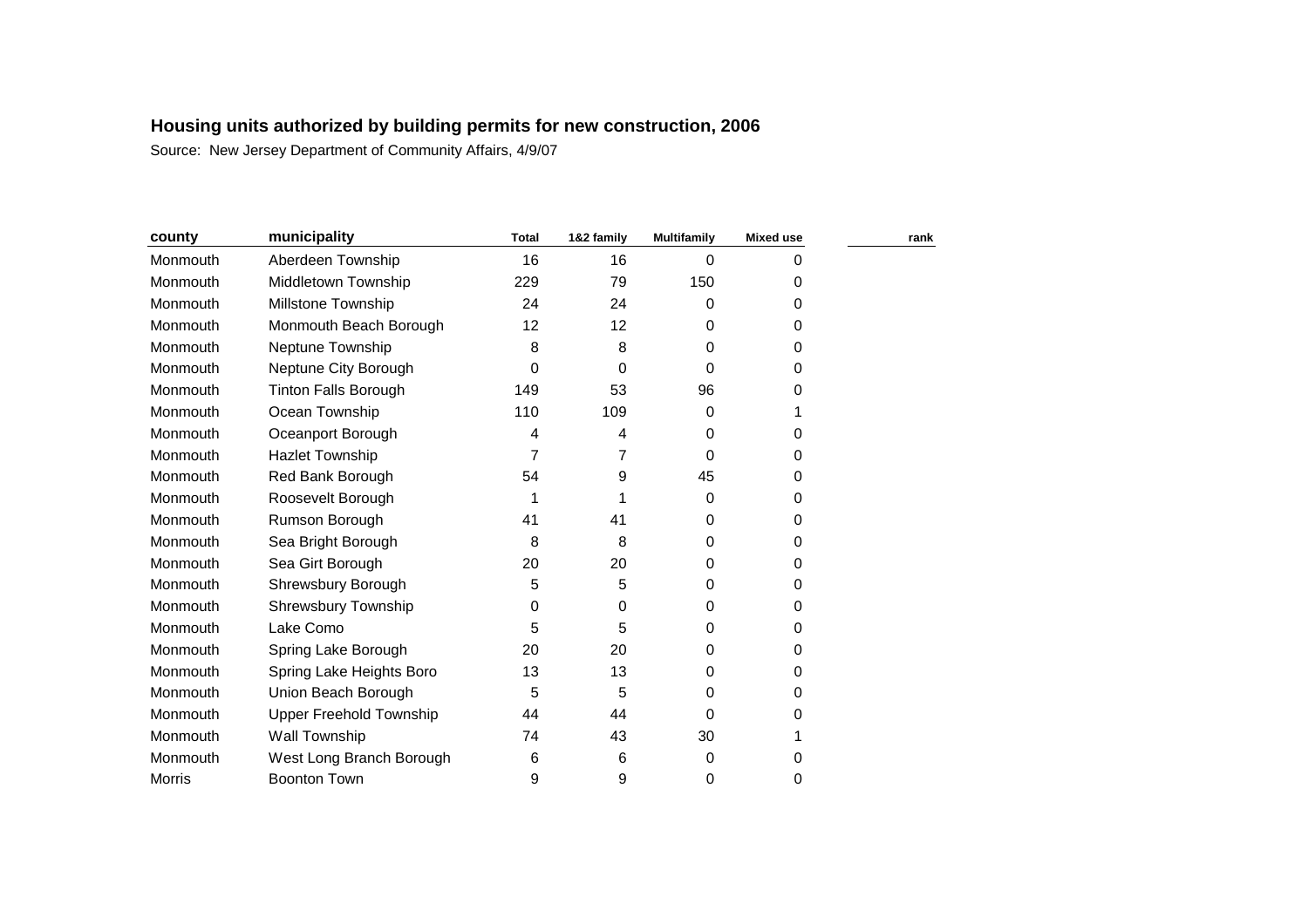| county        | municipality            | <b>Total</b> | 1&2 family | <b>Multifamily</b> | <b>Mixed use</b> | rank |
|---------------|-------------------------|--------------|------------|--------------------|------------------|------|
| Morris        | Boonton Township        | 19           | 19         | $\Omega$           | $\Omega$         |      |
| Morris        | <b>Butler Borough</b>   | 59           | 18         | 30                 | 11               |      |
| Morris        | Chatham Borough         | 8            | 8          | $\Omega$           | $\mathbf 0$      |      |
| <b>Morris</b> | <b>Chatham Township</b> | 55           | 40         | 15                 | 0                |      |
| <b>Morris</b> | Chester Borough         | 3            | 3          | 0                  | 0                |      |
| <b>Morris</b> | <b>Chester Township</b> | 9            | 9          | 0                  | 0                |      |
| <b>Morris</b> | Denville Township       | 53           | 53         | 0                  | $\Omega$         |      |
| <b>Morris</b> | Dover Town              | 1            | 1          | 0                  | 0                |      |
| Morris        | East Hanover Township   | 19           | 19         | 0                  | 0                |      |
| <b>Morris</b> | Florham Park Borough    | 23           | 23         | 0                  | 0                |      |
| <b>Morris</b> | Hanover Township        | 61           | 52         | 8                  |                  |      |
| Morris        | Harding Township        | 8            | 8          | 0                  | 0                |      |
| Morris        | Jefferson Township      | 30           | 30         | 0                  | 0                |      |
| Morris        | Kinnelon Borough        | 23           | 23         | 0                  | 0                |      |
| Morris        | Lincoln Park Borough    | 6            | 6          | 0                  | 0                |      |
| <b>Morris</b> | Madison Borough         | 32           | 32         | 0                  | 0                |      |
| <b>Morris</b> | Mendham Borough         | 1            | 1          | 0                  | 0                |      |
| Morris        | Mendham Township        | 13           | 13         | 0                  | $\Omega$         |      |
| <b>Morris</b> | Mine Hill Township      | 0            | $\Omega$   | 0                  | 0                |      |
| <b>Morris</b> | Montville Township      | 36           | 36         | 0                  | 0                |      |
| Morris        | Morris Township         | 14           | 14         | 0                  | 0                |      |
| <b>Morris</b> | Morris Plains Borough   | 6            | 6          | 0                  | $\mathbf 0$      |      |
| Morris        | Morristown Town         | 287          | 0          | 285                | 2                |      |
| <b>Morris</b> | Mountain Lakes Borough  | 4            | 4          | $\Omega$           | 0                |      |
| Morris        | Mount Arlington Borough | 35           | 11         | 24                 | 0                |      |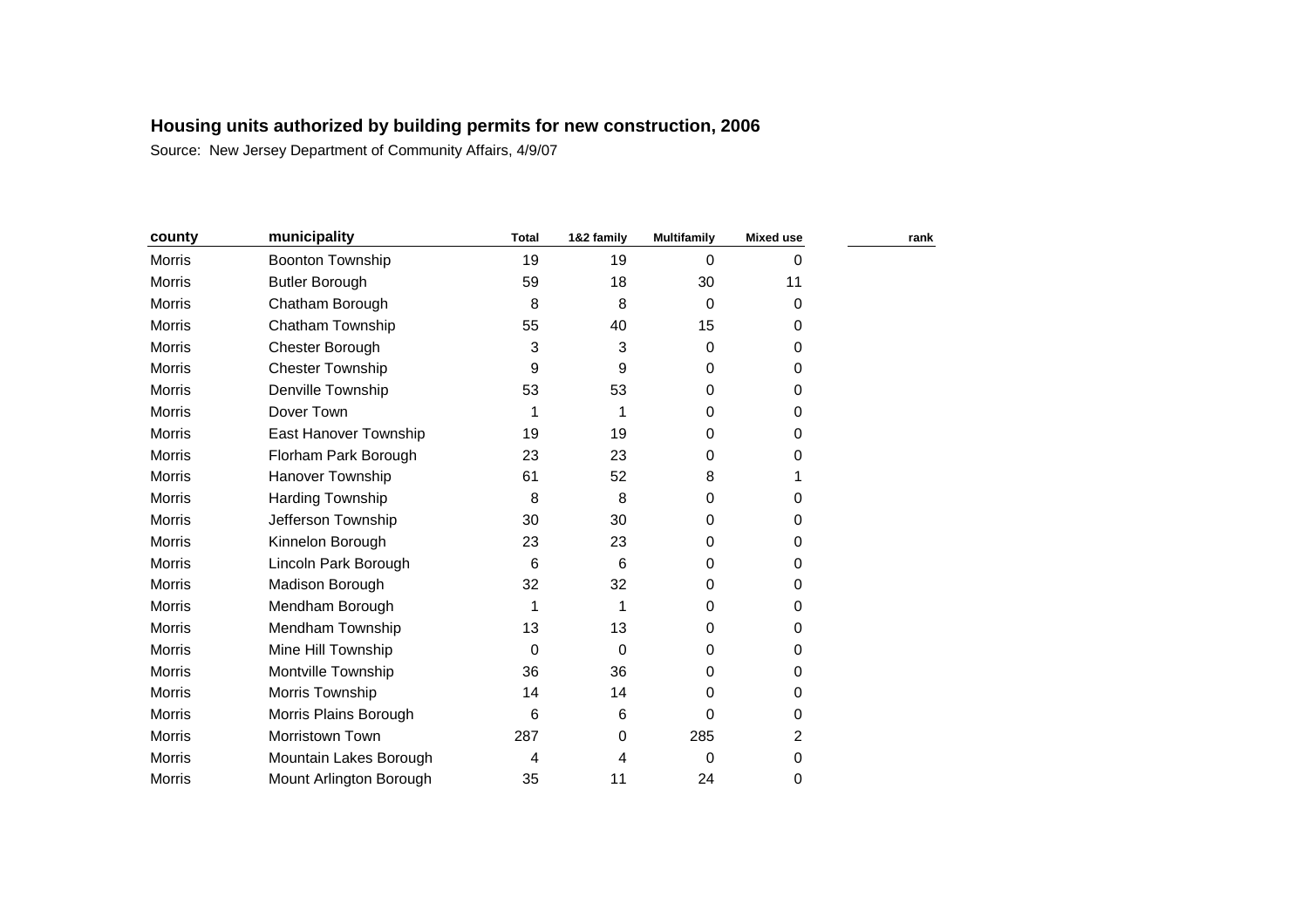| county        | municipality              | <b>Total</b>   | 1&2 family     | <b>Multifamily</b> | <b>Mixed use</b> | rank |
|---------------|---------------------------|----------------|----------------|--------------------|------------------|------|
| Morris        | Mount Olive Township      | 114            | 64             | 50                 | 0                |      |
| Morris        | Netcong Borough           | $\overline{2}$ | $\overline{2}$ | 0                  | 0                |      |
| Morris        | Parsippany-Troy Hills Twp | 107            | 107            | 0                  | 0                |      |
| Morris        | Long Hill Township        | 2              | $\overline{2}$ | 0                  | 0                |      |
| Morris        | Pequannock Township       | 139            | 10             | 129                | 0                |      |
| Morris        | Randolph Township         | 10             | 10             | $\mathbf 0$        | 0                |      |
| Morris        | Riverdale Borough         | 91             | 12             | 79                 | 0                |      |
| Morris        | Rockaway Borough          | 2              | $\overline{2}$ | 0                  | 0                |      |
| Morris        | Rockaway Township         | 18             | 18             | 0                  | 0                |      |
| <b>Morris</b> | Roxbury Township          | 18             | 17             | 0                  |                  |      |
| Morris        | Victory Gardens Borough   | $\Omega$       | $\mathbf 0$    | 0                  | 0                |      |
| <b>Morris</b> | Washington Township       | 25             | 25             | 0                  | 0                |      |
| <b>Morris</b> | Wharton Borough           | 5              | 5              | 0                  | 0                |      |
| Ocean         | Barnegat Light Borough    | 0              | 0              | 0                  | 0                |      |
| Ocean         | Bay Head Borough          | 14             | 14             | 0                  | 0                |      |
| Ocean         | Beach Haven Borough       | 16             | 15             |                    | 0                |      |
| Ocean         | Beachwood Borough         | 25             | 24             | 0                  |                  |      |
| Ocean         | <b>Berkeley Township</b>  | 101            | 101            | 0                  | 0                |      |
| Ocean         | <b>Brick Township</b>     | 114            | 114            | 0                  | 0                |      |
| Ocean         | Toms River Township       | 251            | 249            | 2                  | 0                |      |
| Ocean         | Eagleswood Township       | 9              | 9              | 0                  | 0                |      |
| Ocean         | Harvey Cedars Borough     | 0              | 0              | 0                  | 0                |      |
| Ocean         | Island Heights Borough    | 3              | 3              | 0                  | 0                |      |
| Ocean         | Jackson Township          | 394            | 394            | 0                  | 0                |      |
| Ocean         | Lacey Township            | 69             | 67             | 2                  | 0                |      |
|               |                           |                |                |                    |                  |      |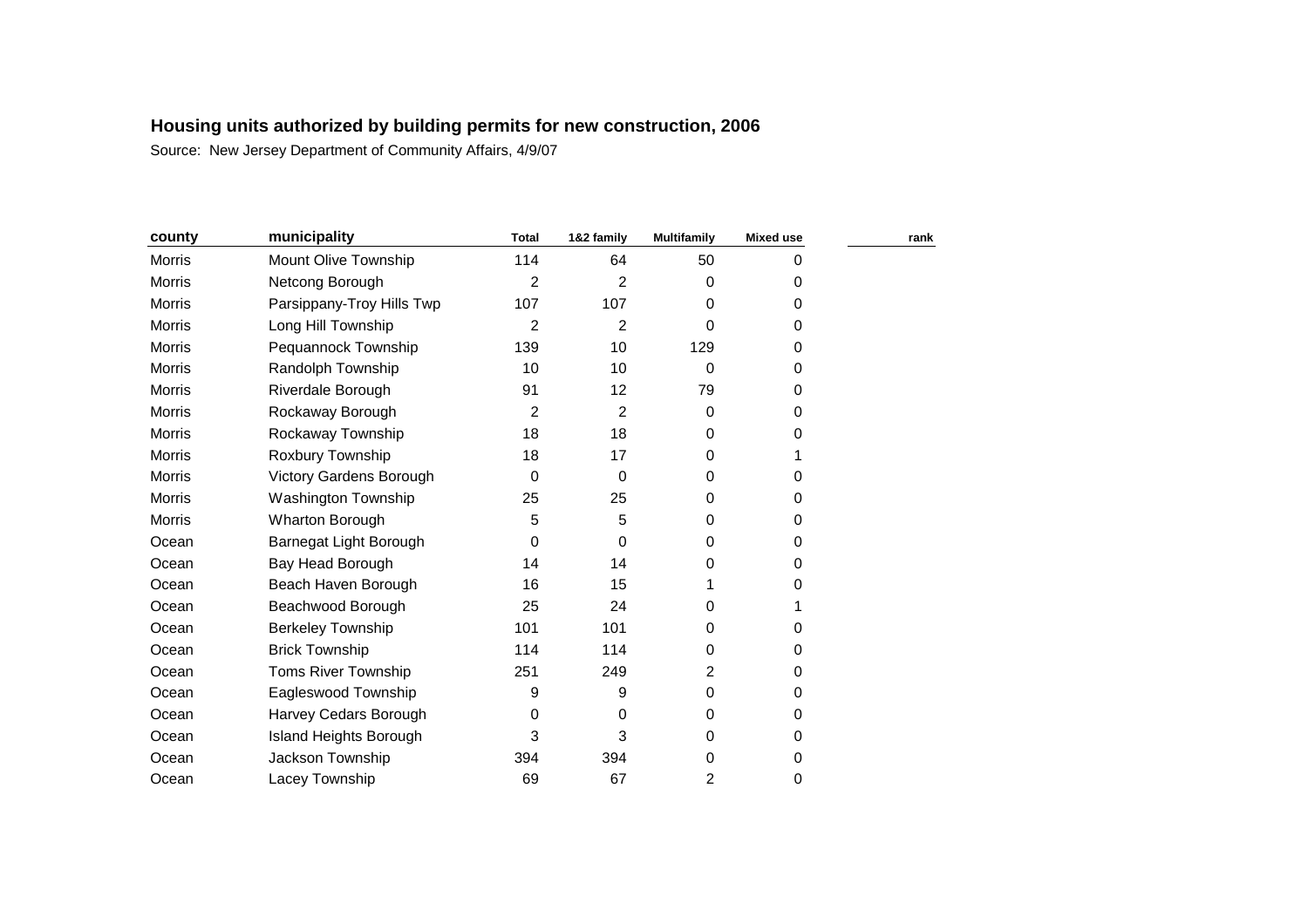| county  | municipality                | <b>Total</b> | 1&2 family | <b>Multifamily</b> | <b>Mixed use</b> | rank |
|---------|-----------------------------|--------------|------------|--------------------|------------------|------|
| Ocean   | Lakehurst Borough           |              | 0          | 0                  |                  |      |
| Ocean   | Lakewood Township           | 327          | 294        | 33                 | 0                |      |
| Ocean   | Lavallette Borough          | 32           | 32         | 0                  | 0                |      |
| Ocean   | Little Egg Harbor Township  | 168          | 152        | 0                  | 16               |      |
| Ocean   | Long Beach Township         | 125          | 125        | 0                  | 0                |      |
| Ocean   | <b>Manchester Township</b>  | 112          | 88         | 24                 | 0                |      |
| Ocean   | Mantoloking Borough         | 1            | 1          | 0                  | 0                |      |
| Ocean   | Ocean Township              | 192          | 192        | 0                  | 0                |      |
| Ocean   | Ocean Gate Borough          | 4            | 4          | 0                  | 0                |      |
| Ocean   | Pine Beach Borough          | 0            | 0          | 0                  | 0                |      |
| Ocean   | <b>Plumsted Township</b>    | 23           | 23         | 0                  | 0                |      |
| Ocean   | Point Pleasant Borough      | 54           | 38         | 16                 | 0                |      |
| Ocean   | Point Pleasant Beach Boro   | 16           | 16         | 0                  | 0                |      |
| Ocean   | Seaside Heights Borough     | 49           | 28         | 21                 | 0                |      |
| Ocean   | Seaside Park Borough        | 13           | 13         | 0                  | 0                |      |
| Ocean   | Ship Bottom Borough         | 31           | 29         | 0                  | 2                |      |
| Ocean   | South Toms River Borough    | 5            | 5          | 0                  | 0                |      |
| Ocean   | <b>Stafford Township</b>    | 119          | 117        | 0                  | 2                |      |
| Ocean   | Surf City Borough           | 19           | 19         | 0                  | 0                |      |
| Ocean   | <b>Tuckerton Borough</b>    | 5            |            | 0                  | 4                |      |
| Ocean   | Barnegat Township           | 306          | 303        | 0                  | 3                |      |
| Passaic | <b>Bloomingdale Borough</b> | 1            | 1          | 0                  | 0                |      |
| Passaic | <b>Clifton City</b>         | 13           | 13         | 0                  | 0                |      |
| Passaic | Haledon Borough             | 56           | 8          | 48                 | 0                |      |
| Passaic | Hawthorne Borough           | 56           | 56         | 0                  | 0                |      |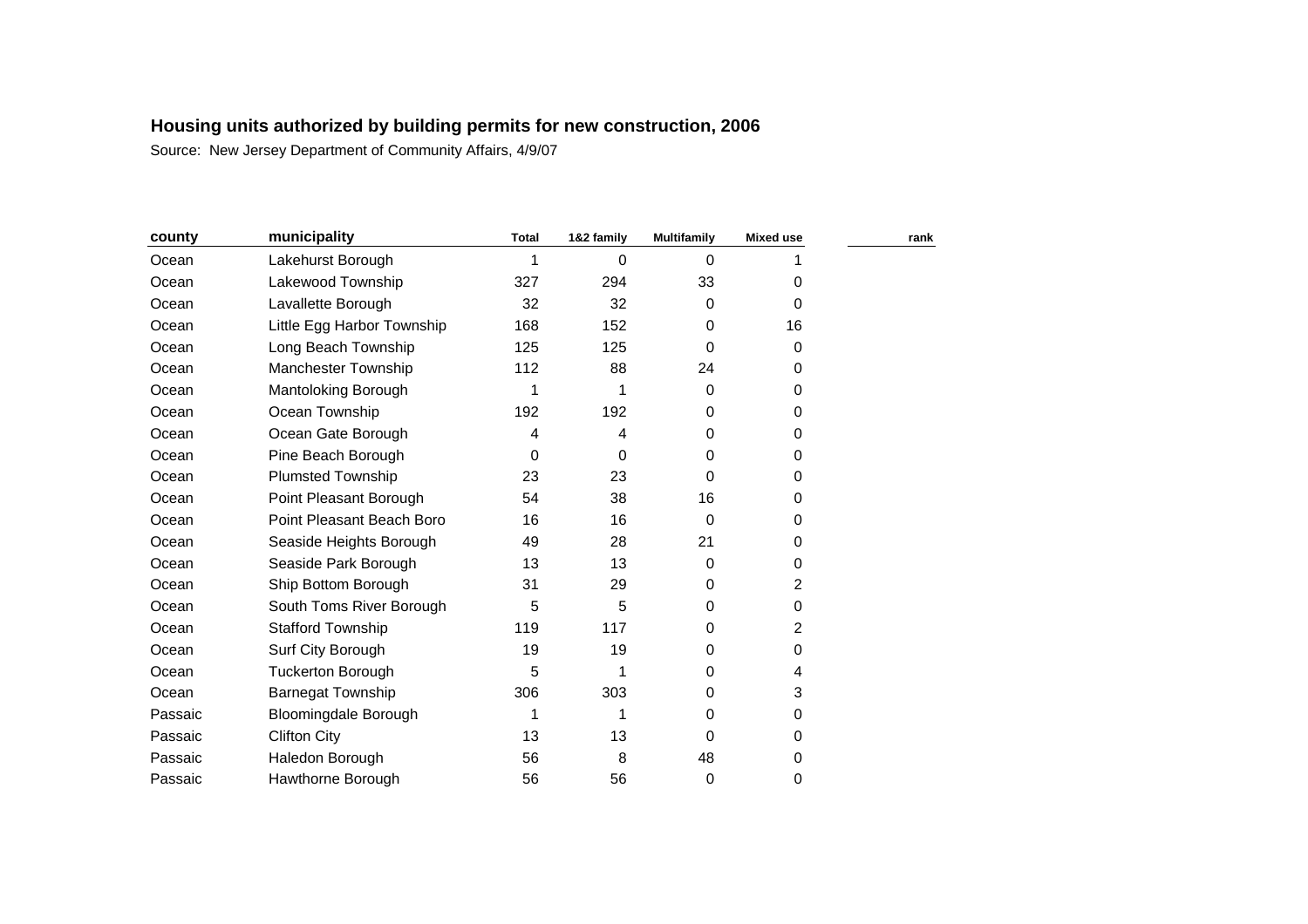| county  | municipality                  | <b>Total</b>   | 1&2 family     | <b>Multifamily</b> | <b>Mixed use</b> | rank |
|---------|-------------------------------|----------------|----------------|--------------------|------------------|------|
| Passaic | Little Falls Township         | $\overline{7}$ | 7              | 0                  | 0                |      |
| Passaic | North Haledon Borough         | 9              | 9              | 0                  | 0                |      |
| Passaic | Passaic City                  | 89             | 62             | 25                 | 2                |      |
| Passaic | Paterson City                 | 211            | 183            | 24                 | 4                |      |
| Passaic | Pompton Lakes Borough         | 7              | 6              | $\Omega$           |                  |      |
| Passaic | Prospect Park Borough         | 0              | 0              | 0                  | 0                |      |
| Passaic | Ringwood Borough              | 8              | 8              | 0                  | 0                |      |
| Passaic | <b>Totowa Borough</b>         | 6              | 6              | 0                  | 0                |      |
| Passaic | Wanaque Borough               | 236            | 3              | 231                | 2                |      |
| Passaic | Wayne Township                | 21             | 21             | 0                  | 0                |      |
| Passaic | <b>West Milford Township</b>  | 36             | 36             | 0                  | 0                |      |
| Passaic | West Paterson Borough         | 192            | 58             | 134                | 0                |      |
| Salem   | Alloway Township              | 10             | 10             | 0                  | 0                |      |
| Salem   | Elmer Borough                 | 0              | 0              | 0                  | 0                |      |
| Salem   | Elsinboro Township            | 4              | 4              | 0                  | 0                |      |
| Salem   | Lower Alloways Creek Twp      | 2              | 2              | 0                  | 0                |      |
| Salem   | Mannington Township           | 4              | 4              | 0                  | 0                |      |
| Salem   | Oldmans Township              | 2              | $\overline{2}$ | 0                  | 0                |      |
| Salem   | Penns Grove Borough           |                |                | 0                  | 0                |      |
| Salem   | Pennsville Township           | 130            | 29             | 101                | 0                |      |
| Salem   | Pilesgrove Township           | 15             | 15             | 0                  | 0                |      |
| Salem   | Pittsgrove Township           | 32             | 32             | 0                  | 0                |      |
| Salem   | Quinton Township              | 10             | 10             | 0                  | 0                |      |
| Salem   | Salem City                    | 60             | 0              | 60                 | 0                |      |
| Salem   | <b>Carneys Point Township</b> | 41             | 41             | 0                  | 0                |      |
|         |                               |                |                |                    |                  |      |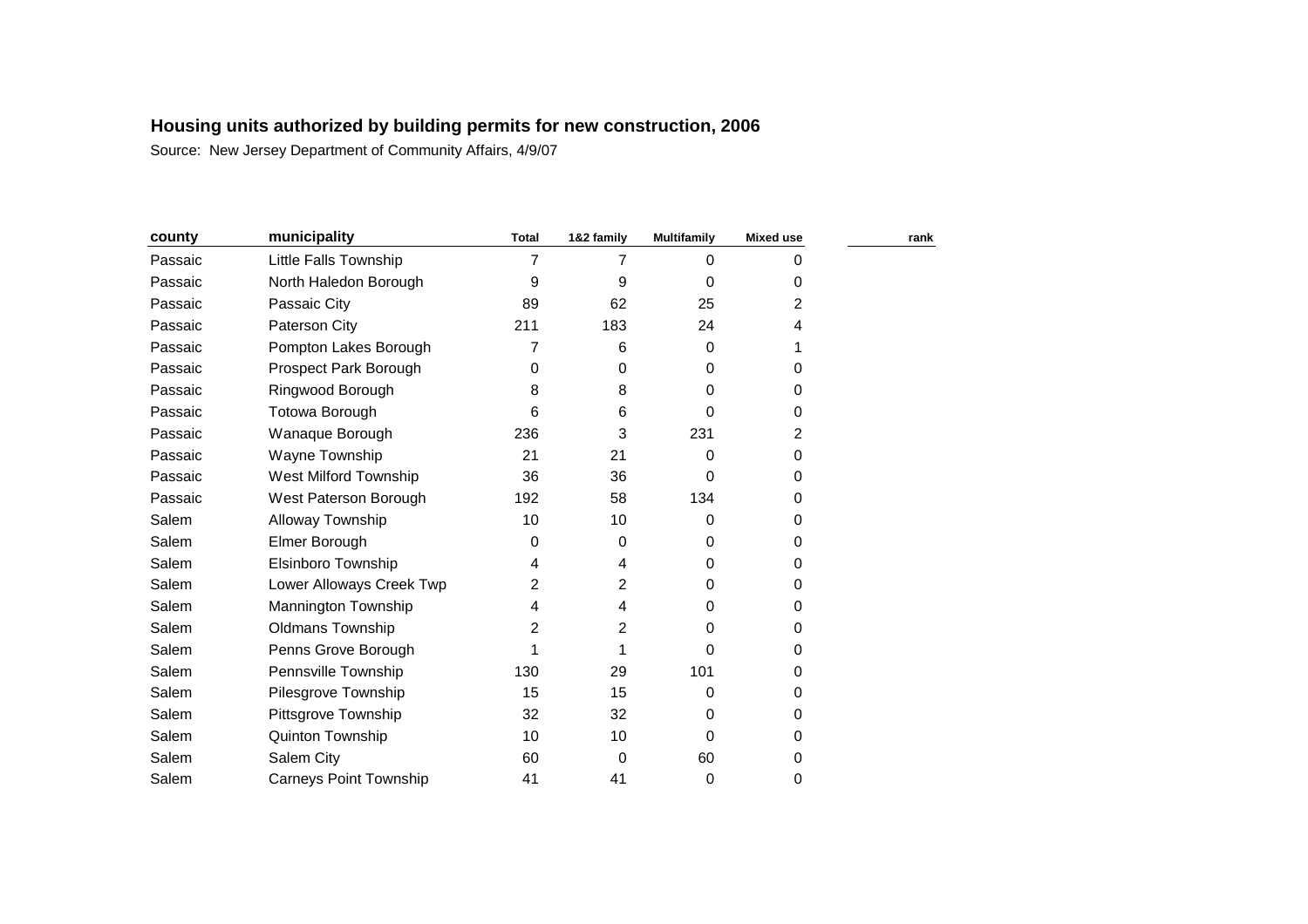| county        | municipality                | <b>Total</b> | 1&2 family | <b>Multifamily</b> | Mixed use | rank |
|---------------|-----------------------------|--------------|------------|--------------------|-----------|------|
| Salem         | Upper Pittsgrove Township   | 7            | 6          |                    | 0         |      |
| Salem         | Woodstown Borough           | 26           | 25         | 0                  |           |      |
| Somerset      | <b>Bedminster Township</b>  | 3            | 2          | 0                  |           |      |
| Somerset      | <b>Bernards Township</b>    | 22           | 22         | 0                  | 0         |      |
| Somerset      | Bernardsville Borough       | 13           | 13         | 0                  | 0         |      |
| Somerset      | Bound Brook Borough         | 48           | 0          | 48                 | $\Omega$  |      |
| Somerset      | <b>Branchburg Township</b>  | 13           | 13         | $\Omega$           | 0         |      |
| Somerset      | <b>Bridgewater Township</b> | 127          | 33         | 94                 | 0         |      |
| Somerset      | Far Hills Borough           | $\Omega$     | 0          | $\Omega$           | 0         |      |
| Somerset      | Franklin Township           | 313          | 308        | 5                  | 0         |      |
| Somerset      | Green Brook Township        | 3            | 3          | $\Omega$           | $\Omega$  |      |
| Somerset      | Hillsborough Township       | 51           | 39         | 12                 | 0         |      |
| Somerset      | Manville Borough            | 9            | 9          | $\Omega$           | $\Omega$  |      |
| Somerset      | Millstone Borough           | 0            | 0          | 0                  | 0         |      |
| Somerset      | Montgomery Township         | 6            | 6          | 0                  | $\Omega$  |      |
| Somerset      | North Plainfield Borough    | 2            | 2          | $\Omega$           | $\Omega$  |      |
| Somerset      | Peapack-Gladstone Boro      | 3            | 3          | 0                  | $\Omega$  |      |
| Somerset      | Raritan Borough             | 3            | 3          | 0                  | 0         |      |
| Somerset      | Rocky Hill Borough          | 0            | 0          | 0                  | 0         |      |
| Somerset      | Somerville Borough          | 0            | 0          | 0                  | 0         |      |
| Somerset      | South Bound Brook Boro      | 63           | 15         | 48                 | 0         |      |
| Somerset      | Warren Township             | 36           | 36         | $\Omega$           | $\Omega$  |      |
| Somerset      | Watchung Borough            | 21           | 21         | 0                  | 0         |      |
| <b>Sussex</b> | Andover Borough             | 0            | 0          | 0                  | 0         |      |
| Sussex        | Andover Township            | 38           | 37         | 1                  | 0         |      |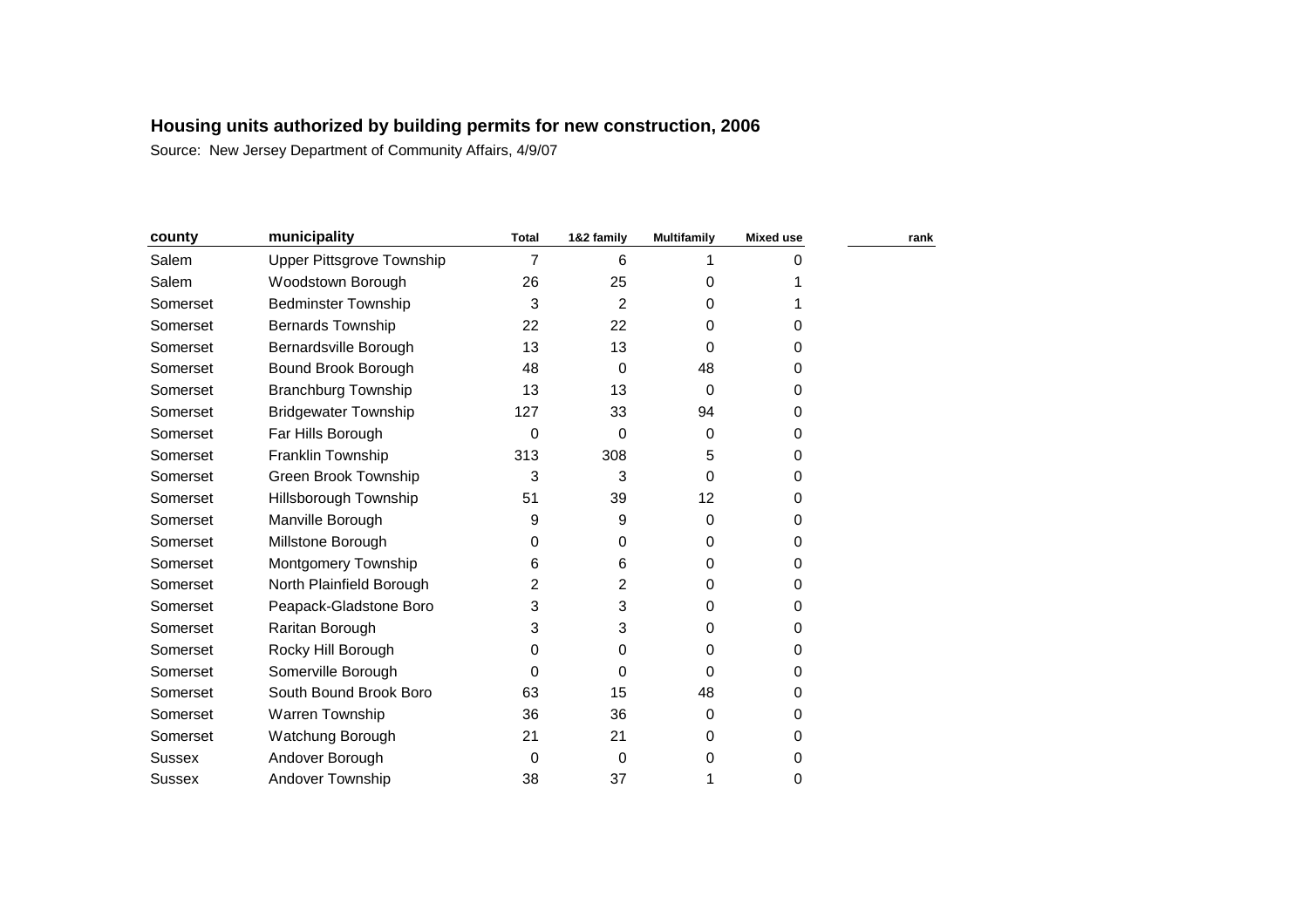| county        | municipality                     | <b>Total</b>   | 1&2 family     | <b>Multifamily</b> | <b>Mixed use</b> | rank |
|---------------|----------------------------------|----------------|----------------|--------------------|------------------|------|
| <b>Sussex</b> | <b>Branchville Borough</b>       |                | 1              | 0                  | 0                |      |
| <b>Sussex</b> | <b>Byram Township</b>            | 11             | 11             | 0                  | 0                |      |
| <b>Sussex</b> | Frankford Township               | 12             | 12             | 0                  | 0                |      |
| <b>Sussex</b> | Franklin Borough                 | 8              | 8              | 0                  | 0                |      |
| <b>Sussex</b> | Fredon Township                  | 19             | 19             | 0                  | 0                |      |
| <b>Sussex</b> | Green Township                   | 18             | 18             | 0                  | 0                |      |
| <b>Sussex</b> | Hamburg Borough                  | $\Omega$       | 0              | 0                  | 0                |      |
| Sussex        | Hampton Township                 | 15             | 15             | 0                  | 0                |      |
| <b>Sussex</b> | Hardyston Township               | 116            | 99             | 17                 | 0                |      |
| Sussex        | Hopatcong Borough                | 22             | 22             | 0                  | 0                |      |
| <b>Sussex</b> | Lafayette Township               | $\overline{2}$ | $\overline{2}$ | 0                  | 0                |      |
| <b>Sussex</b> | Montague Township                | 26             | 26             | 0                  | 0                |      |
| <b>Sussex</b> | Newton Town                      | 0              | 0              | 0                  | 0                |      |
| <b>Sussex</b> | Ogdensburg Borough               | 0              | 0              | 0                  | 0                |      |
| <b>Sussex</b> | Sandyston Township               | 5              | 5              | $\Omega$           | 0                |      |
| <b>Sussex</b> | Sparta Township                  | 101            | 66             | 34                 |                  |      |
| <b>Sussex</b> | Stanhope Borough                 | 3              | 3              | $\mathbf 0$        | 0                |      |
| <b>Sussex</b> | <b>Stillwater Township</b>       | 7              | 7              | 0                  | 0                |      |
| <b>Sussex</b> | Sussex Borough                   | 2              | 2              | 0                  | 0                |      |
| <b>Sussex</b> | Vernon Township                  | 32             | 32             | 0                  | 0                |      |
| Sussex        | <b>Walpack Township</b>          | 0              | 0              | 0                  | 0                |      |
| <b>Sussex</b> | Wantage Township                 | 81             | 81             | 0                  | 0                |      |
| Union         | <b>Berkeley Heights Township</b> | 38             | 34             | 4                  | 0                |      |
| Union         | <b>Clark Township</b>            | 17             | 17             | 0                  | 0                |      |
| Union         | <b>Cranford Township</b>         | 27             | 27             | 0                  | 0                |      |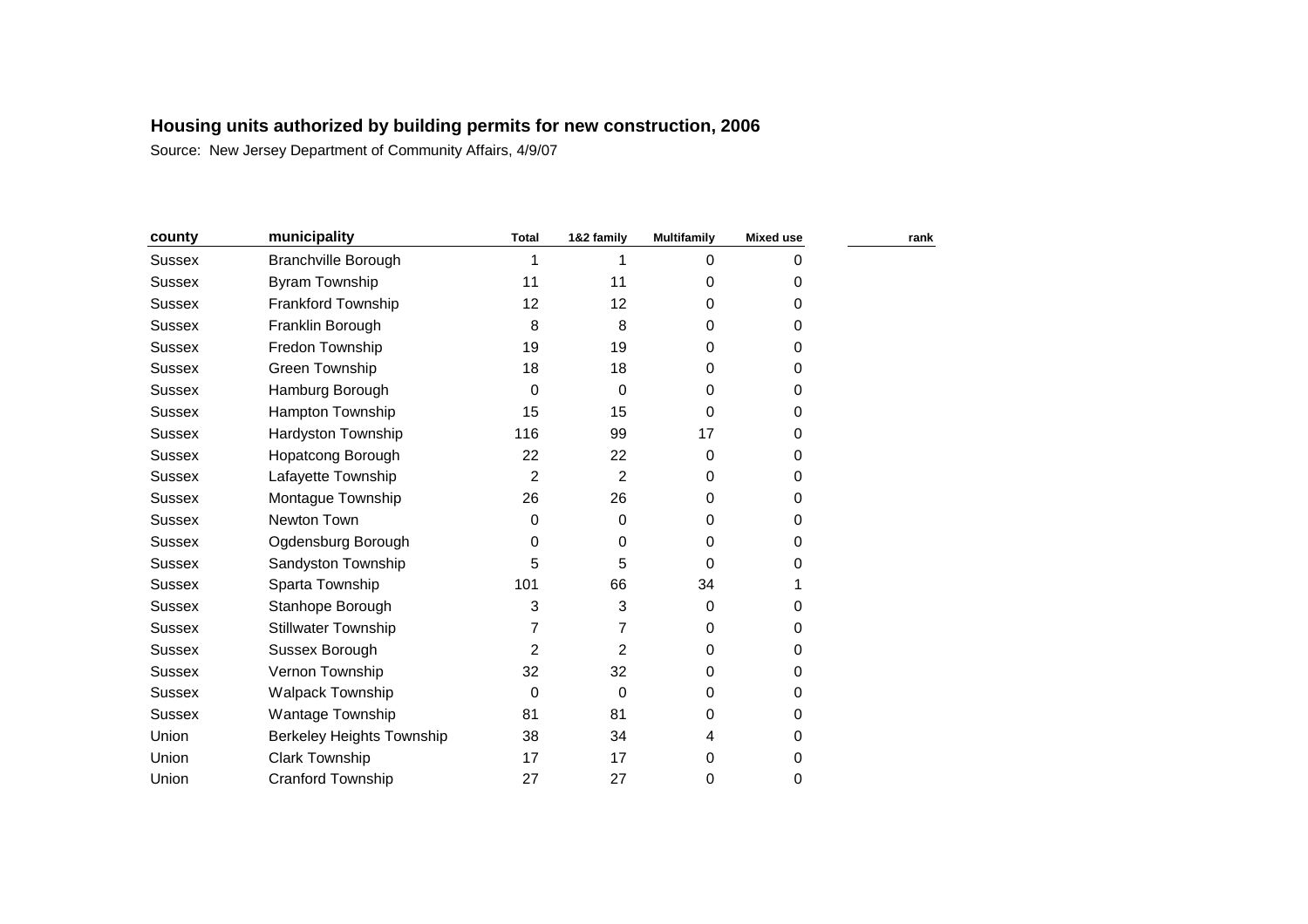| county | municipality               | <b>Total</b>   | 1&2 family              | <b>Multifamily</b> | <b>Mixed use</b> | rank |
|--------|----------------------------|----------------|-------------------------|--------------------|------------------|------|
| Union  | Elizabeth City             | 584            | 427                     | 157                | 0                |      |
| Union  | Fanwood Borough            | 31             | 1                       | 18                 | 12               |      |
| Union  | Garwood Borough            | 45             | 45                      | $\mathbf 0$        | 0                |      |
| Union  | Hillside Township          | 27             | 27                      | $\mathbf 0$        | 0                |      |
| Union  | Kenilworth Borough         | 18             | 18                      | 0                  | 0                |      |
| Union  | <b>Linden City</b>         | 117            | 39                      | 78                 | $\Omega$         |      |
| Union  | Mountainside Borough       | 5              | 5                       | $\Omega$           | 0                |      |
| Union  | New Providence Borough     | 54             | 27                      | 27                 | 0                |      |
| Union  | <b>Plainfield City</b>     | 20             | 20                      | 0                  | 0                |      |
| Union  | <b>Rahway City</b>         | 316            | 44                      | 272                | 0                |      |
| Union  | Roselle Borough            | 4              | $\overline{\mathbf{4}}$ | 0                  | 0                |      |
| Union  | Roselle Park Borough       | 10             | 10                      | 0                  | 0                |      |
| Union  | Scotch Plains Township     | 70             | 70                      | $\Omega$           | 0                |      |
| Union  | Springfield Township       | 96             | 3                       | 93                 | 0                |      |
| Union  | <b>Summit City</b>         | 10             | 10                      | $\mathbf 0$        | $\Omega$         |      |
| Union  | Union Township             | 28             | 20                      | 8                  | 0                |      |
| Union  | Westfield Town             | 88             | 81                      | 0                  | 7                |      |
| Union  | Winfield Township          | 0              | 0                       | 0                  | 0                |      |
| Warren | Allamuchy Township         | 180            | 12                      | 168                | 0                |      |
| Warren | Alpha Borough              | 2              | 2                       | 0                  | 0                |      |
| Warren | <b>Belvidere Town</b>      |                | 1                       | 0                  | 0                |      |
| Warren | <b>Blairstown Township</b> | 24             | 24                      | $\Omega$           | 0                |      |
| Warren | Franklin Township          | 5              | 4                       | 0                  | 1                |      |
| Warren | Frelinghuysen Township     | 10             | 10                      | 0                  | 0                |      |
| Warren | <b>Greenwich Township</b>  | $\overline{c}$ | $\overline{c}$          | 0                  | 0                |      |